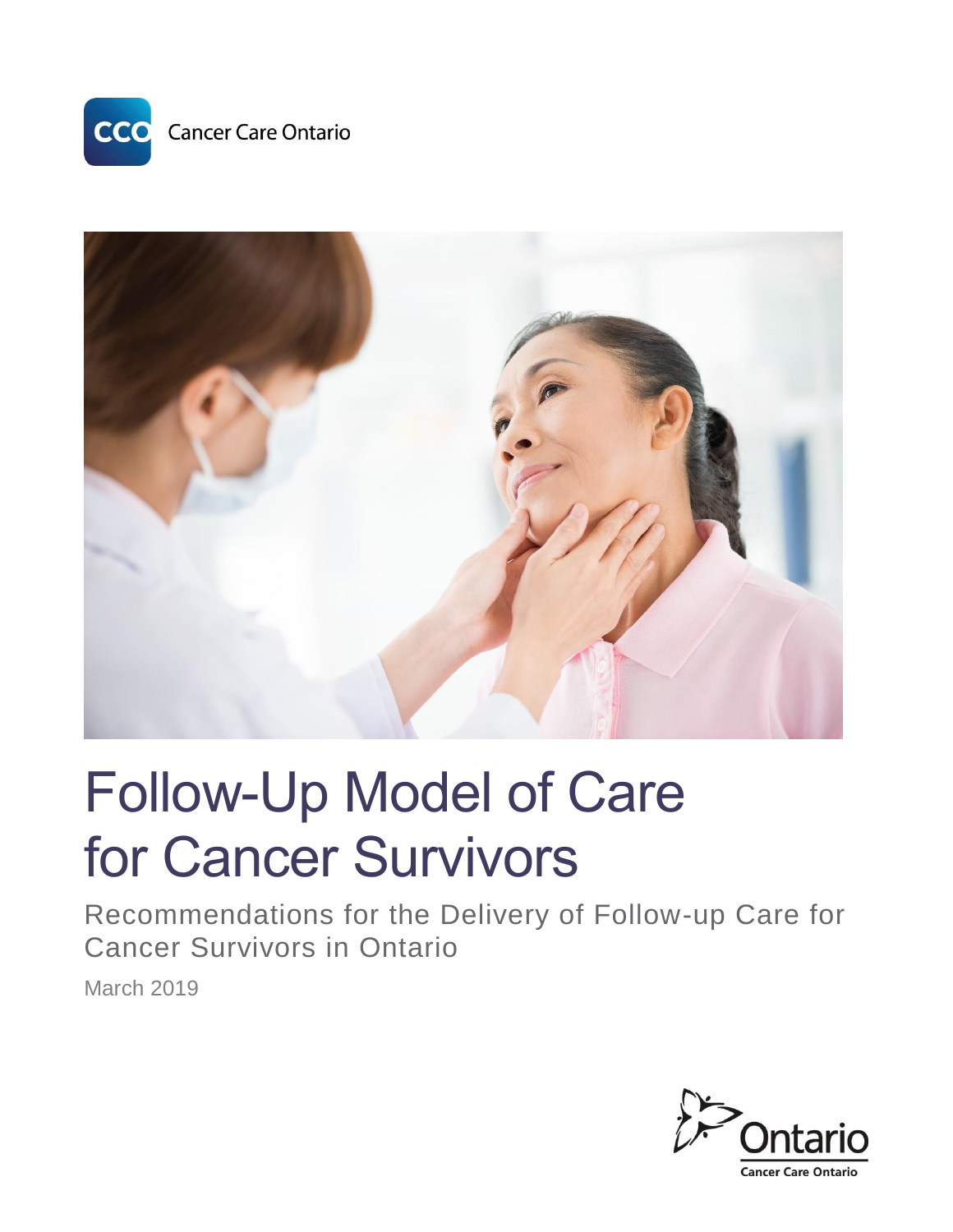### **Acknowledgements**

Cancer Care Ontario would like to acknowledge the contribution and expertise of the following groups, committees, and organizations in the development of this document.

#### **Survivorship Care Improvement Project Models of Care Working Group**

Dr. Jonathan Sussman (Chair), Dr. Craig Earle, Dr. Andrew Feifer, Dr. Alexandra Ginty, Dr. Amanda Hey, Robin Morash, Dr. Rossanna Pezo, and Dr. Brian Pinchuk

#### **Survivorship Care Improvement Project Steering Committee (September 2017 to July 2018**)

Dr. Jonathan Sussman (Chair), Paula Doering, Arlene Howells, Dr. Jonathan Irish, Dr. Ed Kucharski, Joanne MacPhail, Vicky Simanovski, and Dr. Suzanne Strasberg

#### **Survivorship Program Steering Committee (September 2018 onwards)**

Dr. Anand Govindarajan (Co-Chair), Anita Rombough (Co-Chair), Brenda Fleming, Arlene Howells, Dr. Jennifer Jones, Dr. Ed Kucharski, Dr. Calvin Law, Carrie Liska, Joanne MacPhail, Karen Melenchuk, Lesley Moody, Erin Redwood, Dr. Jonathan Sussman, and Bob Tuck

#### **Groups and Organizations**

- Cancer Care Ontario's
	- o Breast Cancer Advisory Committee
	- o Clinical Council
	- o Gastrointestinal Cancers Advisory Committee
	- o Genitourinary Cancers Advisory Committee
	- o Patient and Family Advisory Council
	- o Provincial Primary Care & Cancer Network
	- o Provincial Radiation Treatment Program Committee
	- o Provincial Surgical Oncology Program Committee
	- o Radiation Oncology Provincial Advisory Committee
	- o Systemic Treatment Program Committee
- Family & General Practice Section, Ontario Medical Association
- Provincial Leadership Council and Regional Directors for Regional Cancer Programs and regional cancer centres
- Participants of the multidisciplinary interactive engagement held in Sept 2017

#### **Document was prepared by:**

Dr. Jonathan Sussman, Chair, Survivorship Care Improvement Project Models of Care Working Group

Hasmik Beglaryan, Manager, Models of Care, Cancer Care Ontario

Ada Payne, Lead, Models of Care, Cancer Care Ontario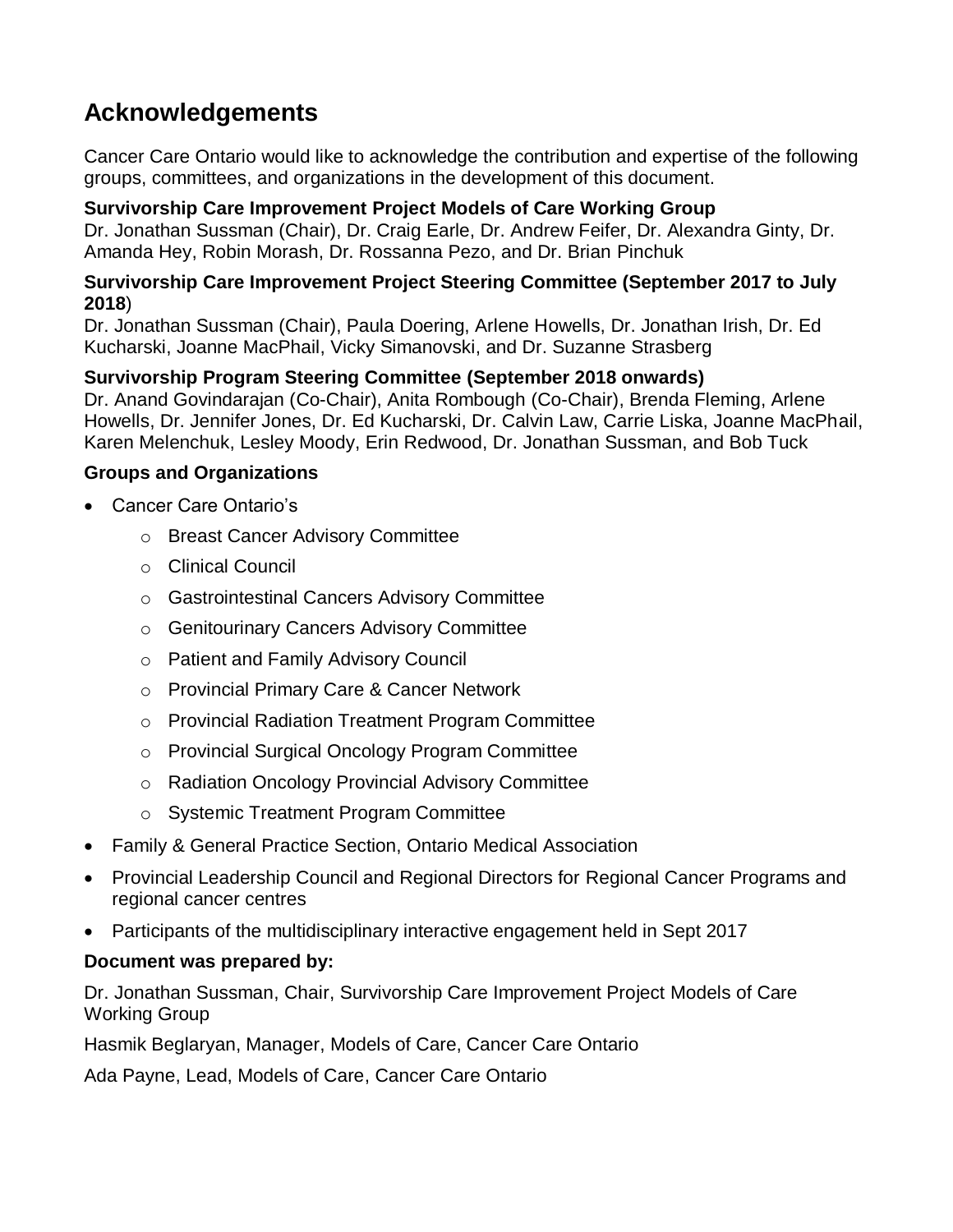### **Content**

| <b>APPENDIX A: LIST OF RECOMMENDED DATA ELEMENTS FOR POST-</b> |  |
|----------------------------------------------------------------|--|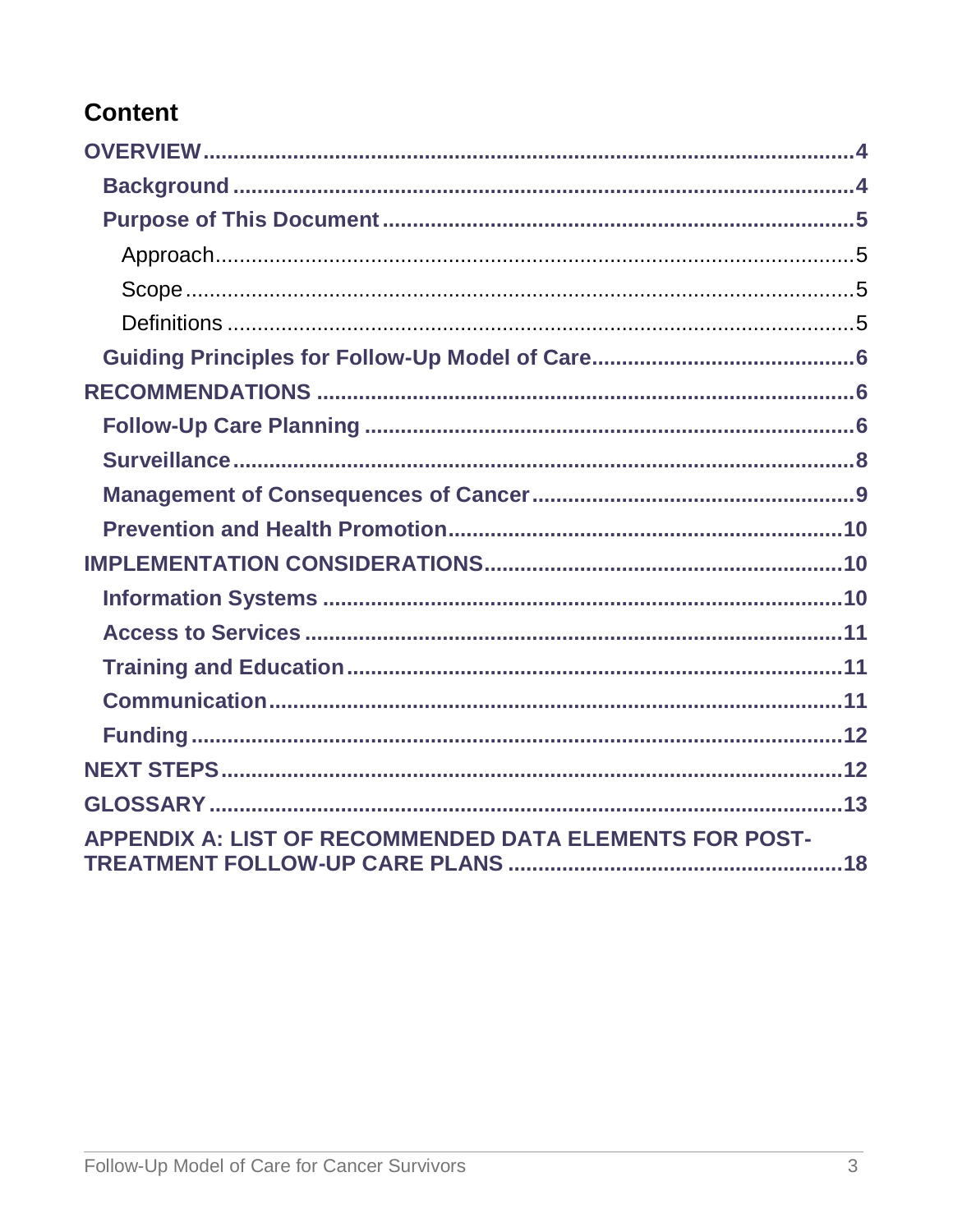# <span id="page-3-0"></span>**OVERVIEW**

### <span id="page-3-1"></span>**Background**

With advances in early detection and treatment, the survival rate from all cancers combined rose from 53% (1992-1994) to 60% (2006-2008).<sup>1</sup> The continuing improvement in survival rate, coupled with a growing and aging population, is contributing to an increasing survivor population. As a result, the demand for follow-up care to monitor for new cancers, recurrence, and late effects from cancer treatment continues to rise. Traditionally, cancer survivors continued to see one or more specialists for their follow-up care for many years (sometimes decades) after their treatment was completed. However, recent evidence indicates that community-based primary care can also provide safe and effective follow-up care for many cancer survivors, especially for those who have a lower chance of recurrence and with few or no treatment complications. 2

<span id="page-3-2"></span>Beginning in 2011, Cancer Care Ontario supported Ontario's regional cancer centres (RCCs) in implementing a new follow-up model of care for breast and colorectal cancer survivors. In this model, eligible patients were transitioned from specialist teams to primary care for ongoing follow-up if they completed their cancer treatment at a RCC, had no ongoing cancer-related issues, and were deemed appropriate for care in the community. For patients who could not fully transition to primary care, some RCPs implemented a model of care, where specialists and primary care shared the responsibility for follow-up care.<sup>3</sup>

<span id="page-3-4"></span>All 14 RCCs participated in the above initiative. Based on self-reported data and interviews, over 10,000 breast and colorectal cancer survivors transitioned to primary care for follow-up care between 2012 and 2015. In 2016, Cancer Care Ontario and the Institute for Clinical Evaluative Studies conducted a study that examined the impact of this follow-up model of care. This study showed that, when compared to a matched control cohort, transitioning breast cancer survivors to primary care was associated with more appropriate use of healthcare services, lower healthcare cost per survivor, and higher rate of appropriate surveillance tests such as mammography.<sup>4</sup> The study also found that while the number of specialist visits decreased, the number of primary care visits did not increase during the same time period. This suggests that the primary care-led model can be a cost-effective way to deliver follow-up care for eligible breast cancer survivors. Several Canadian provinces have also implemented the primary care-led follow-up model of care in other cancer survivor populations such as lung, lymphoma, and prostate.<sup>5</sup>

<span id="page-3-3"></span>Although RCCs have made progress in implementing the new follow-up model of care, provincial data suggest that there is still variability in its uptake and, therefore, room for improvement. To promote the uptake and spread of the model, Cancer Care Ontario initiated the development of a set of recommendations that describes a follow-up model of care for all cancer survivors. The result is this document, entitled **Follow-Up Model of Care for Cancer Survivors: Recommendations for the Delivery of Follow-Up Care for Cancer Survivors in Ontario ('Recommendations').** When implemented, the Recommendations should achieve the following:

 **Survivors** will be well-informed and will receive high-quality follow-up care in the most appropriate setting;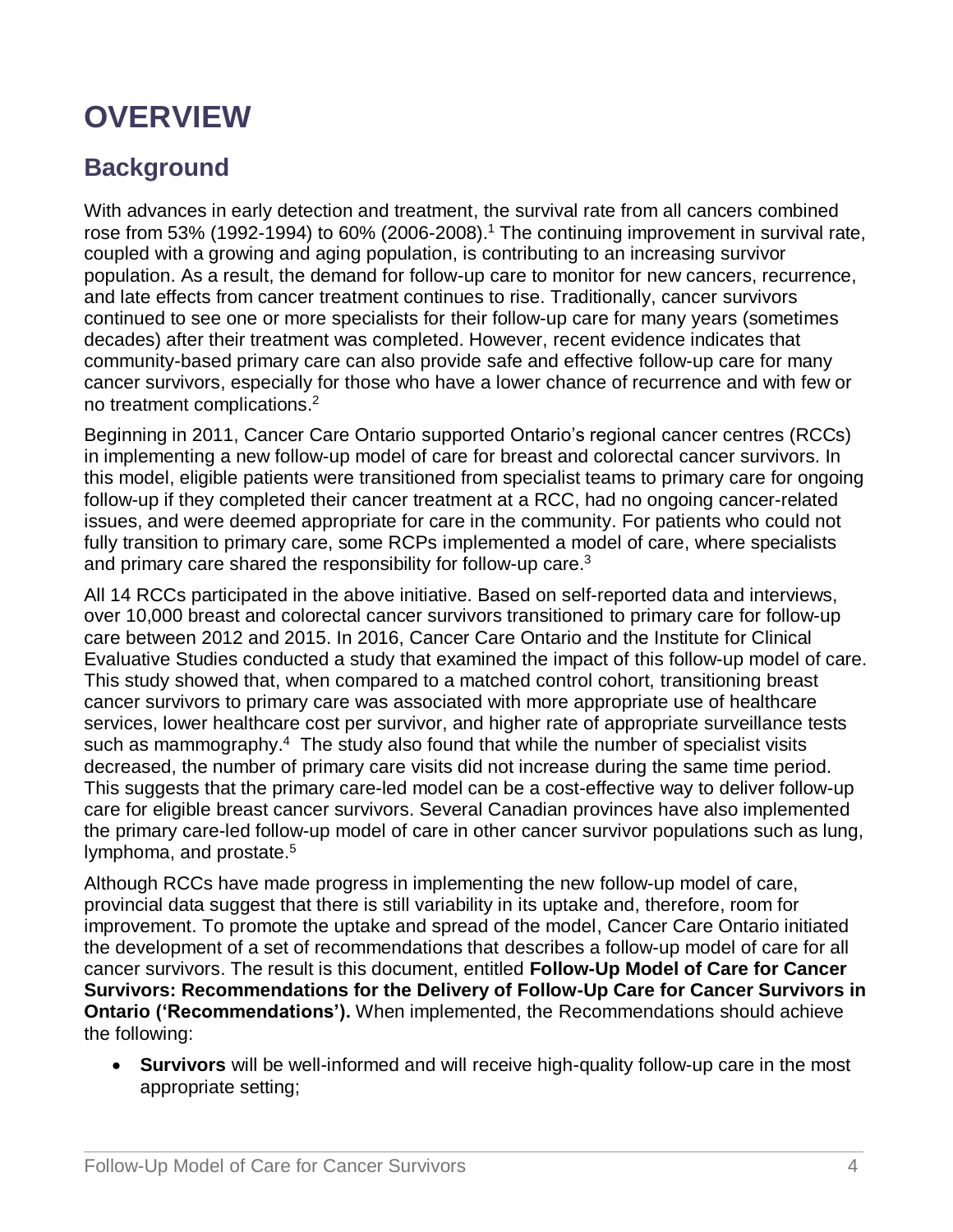- **Providers** will be engaged and supported in providing high-quality follow-up care for survivors; and,
- **Healthcare system** resource utilization will be optimized.

### <span id="page-4-0"></span>**Purpose of This Document**

The Recommendations aim to provide guidance to healthcare providers and administrators on implementing optimal delivery of follow-up care for all cancer survivors by clarifying:

- The roles of primary care providers and specialist teams;
- Settings in which this care should be provided; and,
- Processes involved in organization of follow-up care.

#### <span id="page-4-1"></span>**APPROACH**

This document summarizes the recommendations developed by the Survivorship Care Improvement Project Models of Care Working Group ('Working Group'; see Acknowledgement for the membership list). This work was informed by a review of the scientific and grey literature and Cancer Care Ontario's earlier work on the follow-up model of care for breast and colorectal cancer survivors. In addition, we conducted a patient journey mapping exercise<sup>6</sup> that brought together a group of patient and family advisors, clinicians, and administrators to identify areas of improvement in follow-up care. The findings from this exercise contributed to the development of the Recommendations. Finally, broad stakeholder engagement was conducted to streamline and validate the Recommendations (see Acknowledgement for the list of stakeholders).

#### <span id="page-4-2"></span>**SCOPE**

The Recommendations in this document apply to all cancer survivors, regardless of their cancer type.

The Working Group acknowledges that survivors who participate in clinical trials and those who are part of Cancer Care Ontario's Evidence Building Program for certain medications (e.g., Trastuzumab and Oxaliplatin) may require ongoing follow-up from specialist teams. The organization of follow-up care for these survivors is outside the scope of this document.

#### <span id="page-4-3"></span>**DEFINITIONS**

For the purpose of this work, the Working Group adopted the following definitions for several key terms (see the Glossary for the definition of additional terms).

- **Survivors**: While there are many uses and meanings for this term, this document defines survivors as patients who have completed primary cancer treatment and have no evidence of active disease. Individuals who may be receiving ongoing adjuvant hormonal therapy are also considered to be survivors. For streamlining purposes, any reference to survivors in this document also include their family and/or caregivers.
- **Follow-up care**: Also known as "post-treatment follow-up care," follow-up care consists of activities and processes related to prevention of recurrent and new cancers;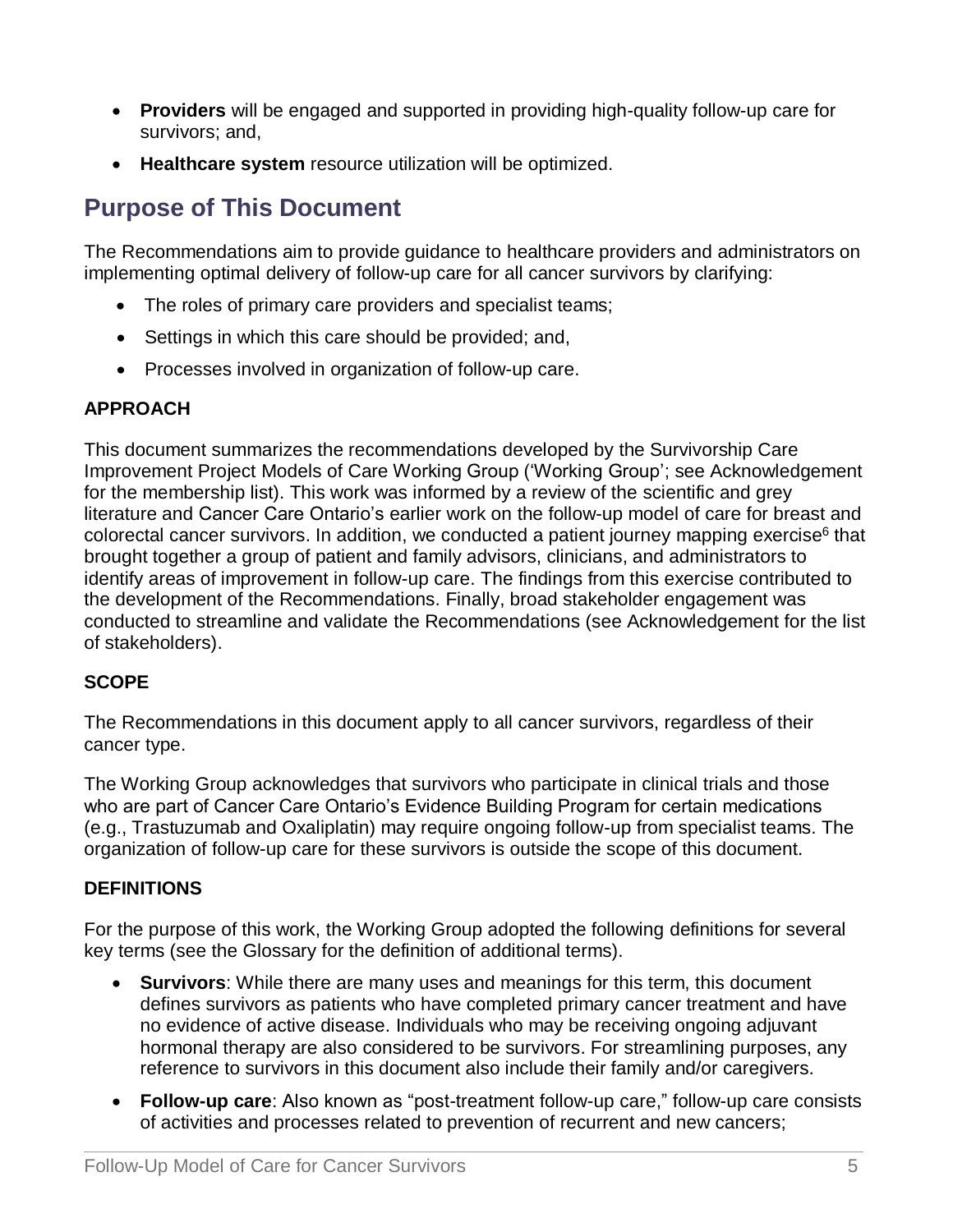<span id="page-5-3"></span>surveillance for cancer spread, recurrence, or secondary cancers; management of the consequences of cancer treatment (e.g., side effects and late effects); and coordination of care.<sup>7</sup>

- **Primary care provider**: This is a healthcare provider or a team who manages the patient's existing health issues and is usually the first contact for the patient seeking access to the healthcare system for a new health issue.<sup>[7,8](#page-5-3),9</sup> Primary care providers can include, but are not limited to family physicians, general practitioners, nurse practitioners, and family health teams.
- **Specialist team**: This is a team of healthcare providers (e.g., physicians, advanced practice nurses) who have completed advanced training in a specific area of medicine (e.g., oncology, urology, hematology, and surgery).<sup>10</sup>
- **Most responsible provider (MRP):** The MRP is a regulated healthcare professional (e.g., physician, nurse practitioner) who is responsible for directing and coordinating care for survivors. Their role includes, but are not limited to, ordering surveillance tests, prescribing medications, assessing needs for and coordinating supportive care, and updating the follow-up care plan. $11$

### <span id="page-5-0"></span>**Guiding Principles for Follow-Up Model of Care**

In alignment with Health Quality Ontario's attributes of a high-performing healthcare system,<sup>12</sup> the Working Group agreed to the following guiding principles for follow-up model of care:

- Ensure that the care and information needs, goals, and preferences are centered around the survivor;
- Ensure that the survivor receives timely, high-quality, evidence-based care that is beneficial and does not cause harm;
- Provide access to services as close to home as possible, regardless of factors such as the survivor's location of residence, age, gender, ethnicity, or socioeconomic status;
- Ensure that healthcare providers work to their full scope of practice, and;
- Leverage current and potential advances in technology (e.g., digital health services through eHealth Ontario, OntarioMD).

# <span id="page-5-1"></span>**RECOMMENDATIONS**

The document is organized into four sections of recommendations: 'Follow-up Care Planning,' 'Surveillance,' 'Management of Consequences of Cancer,' and 'Health Promotion and Prevention.' A separate section, entitled 'Implementation Considerations,' identifies and describes key challenges associated with implementation of the Recommendations. This section identifies areas where provincial, regional, and/or local efforts are required to address these challenges to enable the implementation of the Recommendations.

### <span id="page-5-2"></span>**Follow-Up Care Planning**

High quality, patient-centred, and coordinated follow-up care requires good communication between providers, as well as between providers and survivors.  $2,7,13,14$  $2,7,13,14$  $2,7,13,14$  In particular, when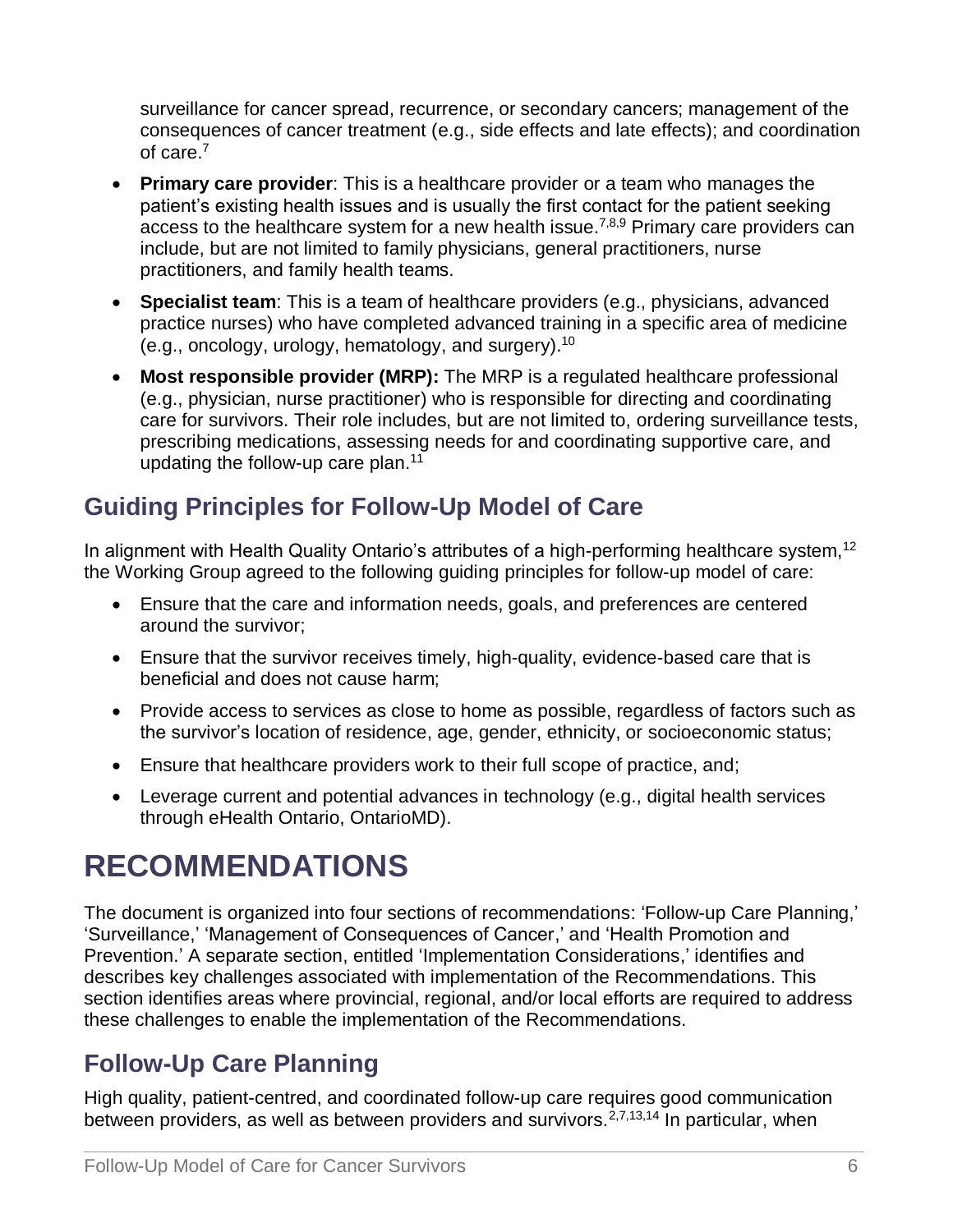specialists share key information on cancer treatment and follow-up needs with primary care providers early (e.g., during cancer treatment), it can help ensure continuity of care.<sup>[7,1](#page-5-3)5</sup> Clinicians have reported that they would be more likely to use the follow-up care plan if it is short and concise, and information can be auto-populated from electronic health records.<sup>16,17</sup> The follow-up care plan has also been identified as an important written document that facilitates communication between survivors and their care providers (i.e., specialist teams and primary care providers) because it helps ensure that survivors are well-informed about their follow-up care and can assume shared responsibility for their care.<sup> $7,18$  $7,18$ </sup>

- 1. When an individual has been diagnosed with cancer, one of the specialist teams (i.e., surgical, radiation, or systemic) should inform the individual that they may be transitioned back to their primary care provider for ongoing follow-up after their treatment is completed.
- 2. If the individual receives more than one modality of treatment (e.g., surgery, radiation, and/or systemic treatment), one of these specialist teams should assume the responsibility for follow-up care planning near the completion of the treatment.
- 3. Close to the end of treatment, the specialist team responsible for follow-up care planning should work with the survivor and all relevant care teams (e.g., surgical, radiation, and/or systemic) to develop a follow-up care plan.
- 4. The survivor should have a follow-up care plan that is comprised of two components: (a) a treatment summary and (b) an individualized plan of care for follow-up based on the needs of the survivor.
	- 4.1. The treatment summary should include a minimum set of key clinical information that includes, but is not limited to, cancer diagnosis, treatment(s) received, and a reconciled list of medications (see Appendix A for a list of recommended clinical information). The responsibility of developing this summary should lie with the specialist team responsible for the follow-up care planning.
	- 4.2. The individualized plan of care for follow-up should include a minimum set of information regarding the management of care post-treatment. This includes, but is not limited to, appropriate guidelines/recommendations for follow-up care (e.g., surveillance), a list of signs and symptoms of recurrence, longterm, and late effects, and psychosocial needs. In addition, it should include instructions for referral or re-entry into the cancer system if there is suspicion of recurrence or second cancers, and the contact information of the treatment team who prepared the individualized plan of care and the provider who will be responsible for ongoing follow-up care (see Appendix A for the full list of recommended information on management of care post-treatment). The specialist team responsible for the follow-up care planning should develop the initial individualized plan of care. The provider responsible for ongoing followup care will update this component of the follow-up care plan as the needs of the survivor change.
- 5. The survivor should have a most responsible provider (MRP) for ongoing follow-up care. The name and contact information of the MRP should be documented in the follow-up care plan. The MRP may be a primary care provider or a specialist. This decision should be made through a dialogue between primary care provider and the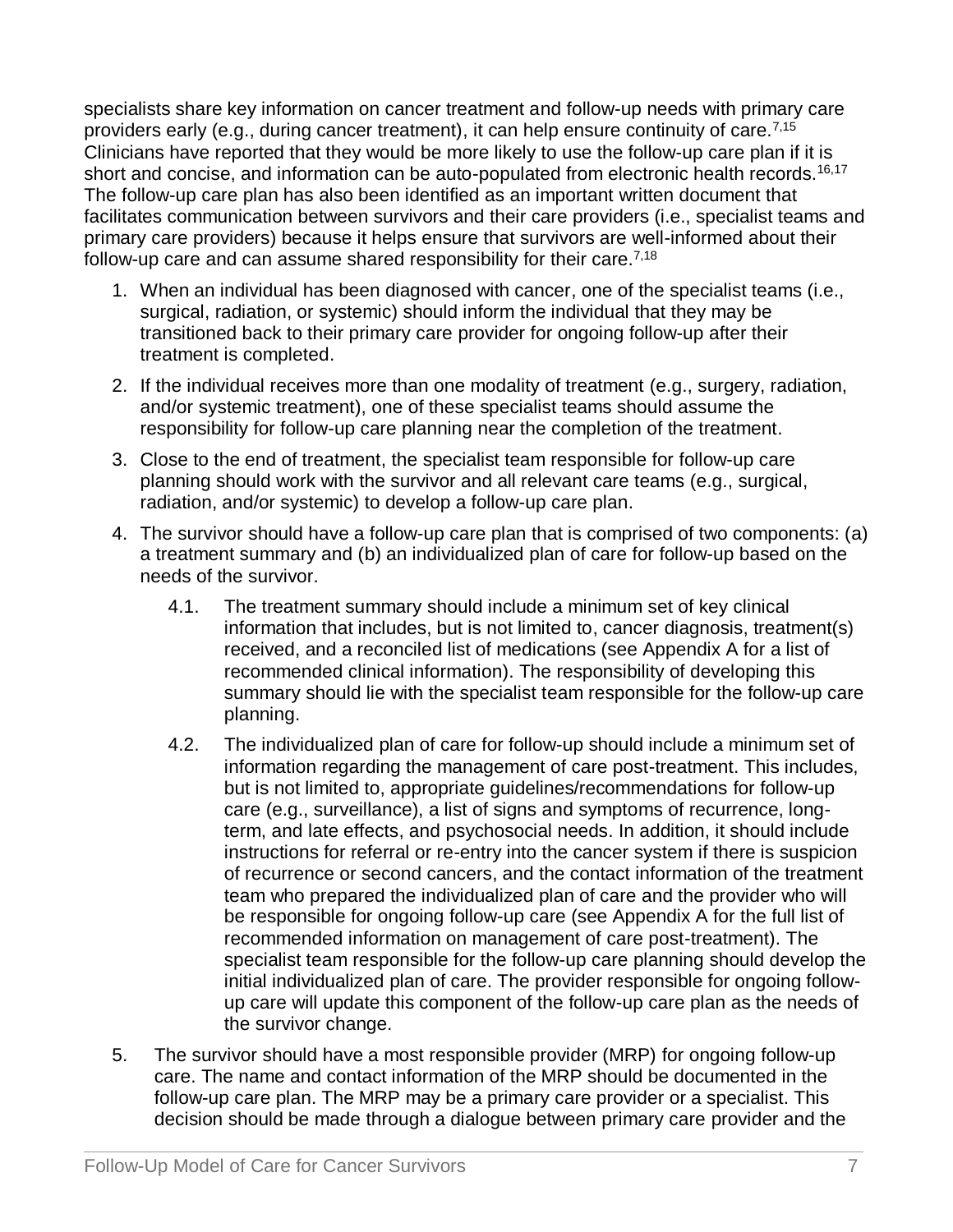specialist team responsible for follow-up care planning. Which provider to assume the MRP role should be decided based on the following criteria:

- a) Severity and risk of treatment complications, long-term and late effects;
- b) Need for specialized procedures that can only be provided by specialist teams; and,
- c) Risk of recurrence and secondary malignancies.
- 6. All care teams involved in the survivor's follow-up care should receive a copy of the follow-up care plan.
- 7. The survivor should receive a copy of the follow-up care plan and review it with the MRP and other members of the care team to ensure that the survivor understands the care plan and its goals.

#### <span id="page-7-0"></span>**Surveillance**

Surveillance is an important part of follow-up care. It includes monitoring for cancer recurrence or second cancers and assessing medical and psychosocial consequences of cancer. Surveillance should be organized and carried out in accordance with existing evidence-based clinical guidance.

A number of studies have indicated that primary care providers can provide effective surveillance for cancer survivors. Studies in breast,<sup>19,20</sup> colorectal,<sup>21</sup> and prostate<sup>22</sup> cancers showed that when surveillance activities were shifted from specialists to primary care, the clinical (e.g., incidence and rate of recurrence and mortality, time to detection of recurrence) and psychosocial outcomes (e.g., depression, anxiety), and quality of life of survivors were maintained. Survivors also continue to receive surveillance tests that are aligned with recommended guidelines while being followed by their primary care providers,<sup>[4,](#page-3-3)23</sup> especially when the providers have received explicit follow-up guidance.<sup>[23](#page-7-1)</sup> However, one of the challenges of fully adopting the primary care-led follow-up model of care is anxiety that primary care providers have related to the ease of re-entering the cancer system. To address this challenge, many RCPs in Ontario have introduced streamlined processes that allow primary care providers to quickly refer survivors back to specialists when necessary.[3](#page-3-4) Overall, this suggests that primary care providers can effectively manage surveillance activities for cancer survivors when appropriate supports are available.

- <span id="page-7-1"></span>8. The MRP for follow-up care should be responsible for ordering and coordinating surveillance tests for the survivor, including those who are receiving adjuvant hormonal therapies. The surveillance tests should be ordered well in advance to ensure that they are performed in accordance with the interval as recommended by evidence-based clinical guidance.
	- 8.1. If a surveillance test requires specialized procedures, the MRP should be responsible for coordinating them. If the MRP is a specialist (see Recommendation #5), they should carry out these surveillance activities.
- 9. If the MRP is a primary care provider, they should have timely access to specialist consultation in cases of uncertainty related to suspicion of cancer recurrence, metastasis, or second cancers.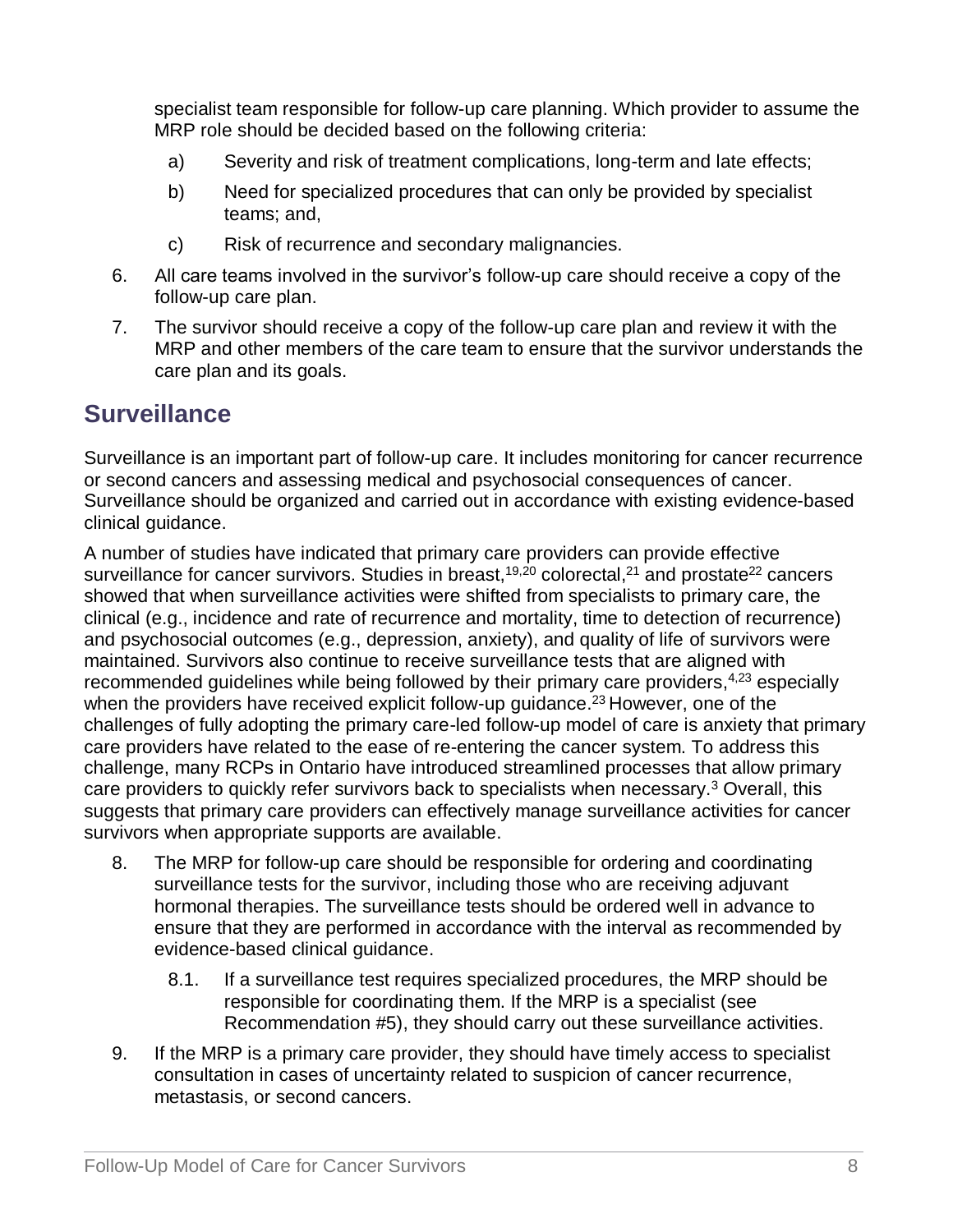- 10. A streamlined process should be available for the MRP to arrange for re-entry of the survivor into the cancer system in case of suspicion.
- 11. The MRP for follow-up care should offer in-person or secure telehealth options (e.g., phone call, videoconference, online patient health information applications), when appropriate, to share surveillance test results with the survivor.
- 12. The MRP for follow-up care should regularly assess any medical and psychosocial late and long-term effects and arrange for appropriate services. The MRP should also assess caregiver distress and, if needed, coordinate supports for caregivers.

### <span id="page-8-0"></span>**Management of Consequences of Cancer**

Consequences of cancer and its treatments include side effects, late and long-term effects. These include, but are not limited to, treatment toxicity, physical needs (e.g., nutritional requirements, lymphedema, dysphagia, pain, fatigue), and psychosocial issues (e.g., distress, anxiety, depression, sexual health, fear of recurrence, concerns related to employment and work re-entry, finances, and disability). These consequences may be temporary or chronic, or they may appear long after treatment was completed. Supportive care is needed to address social, psychological, emotional, spiritual, quality-of-life, and functional aspects of cancer to ensure high quality follow-up care.<sup>[7](#page-5-3)</sup>

Primary care providers have reported willingness to provide supportive care for cancer survivors, if clinical guidance, education/training, support from and communication with specialists are available.<sup>24,25</sup> Moreover, primary care providers are well-positioned to provide supportive care due to their frequent and regular contact with survivors.  $26,27$ 

Survivors themselves also play an important role in the management of consequences of cancer.<sup>28</sup> Studies have shown that when survivors play an active role in their own care and are engaged in self-management, their physical and psychological symptoms improve and they are more likely to adopt a healthy lifestyle.<sup>29,30,31,32</sup>

- 13. Primary care providers should manage side effects, long-term and late effects experienced by the survivor and provide supportive care and self-management support, when appropriate.
	- 13.1. Specialist teams should provide timely consultation to primary care providers in cases of uncertainty on how to manage these consequences.
	- 13.2. Primary care provider should make appropriate referrals to specialists when the survivor requires specialist care (e.g., escalation of long-term and late effects and/or when specialized interventions or procedures are required).
- 14. Various delivery strategies should be considered when providing supportive care and information to the survivor. These strategies may include, but are not limited to, consultation by phone, referral to credible online and/or community resources (e.g., psychosocial oncology programs at cancer centres, community or online-based cancer support programs), and group-based educational sessions.
- 15. The survivor should have access to structured self-management programs and highquality resources that can inform and educate them on how to manage their own physical and psychosocial symptoms (e.g., fatigue, pain). Self-management strategies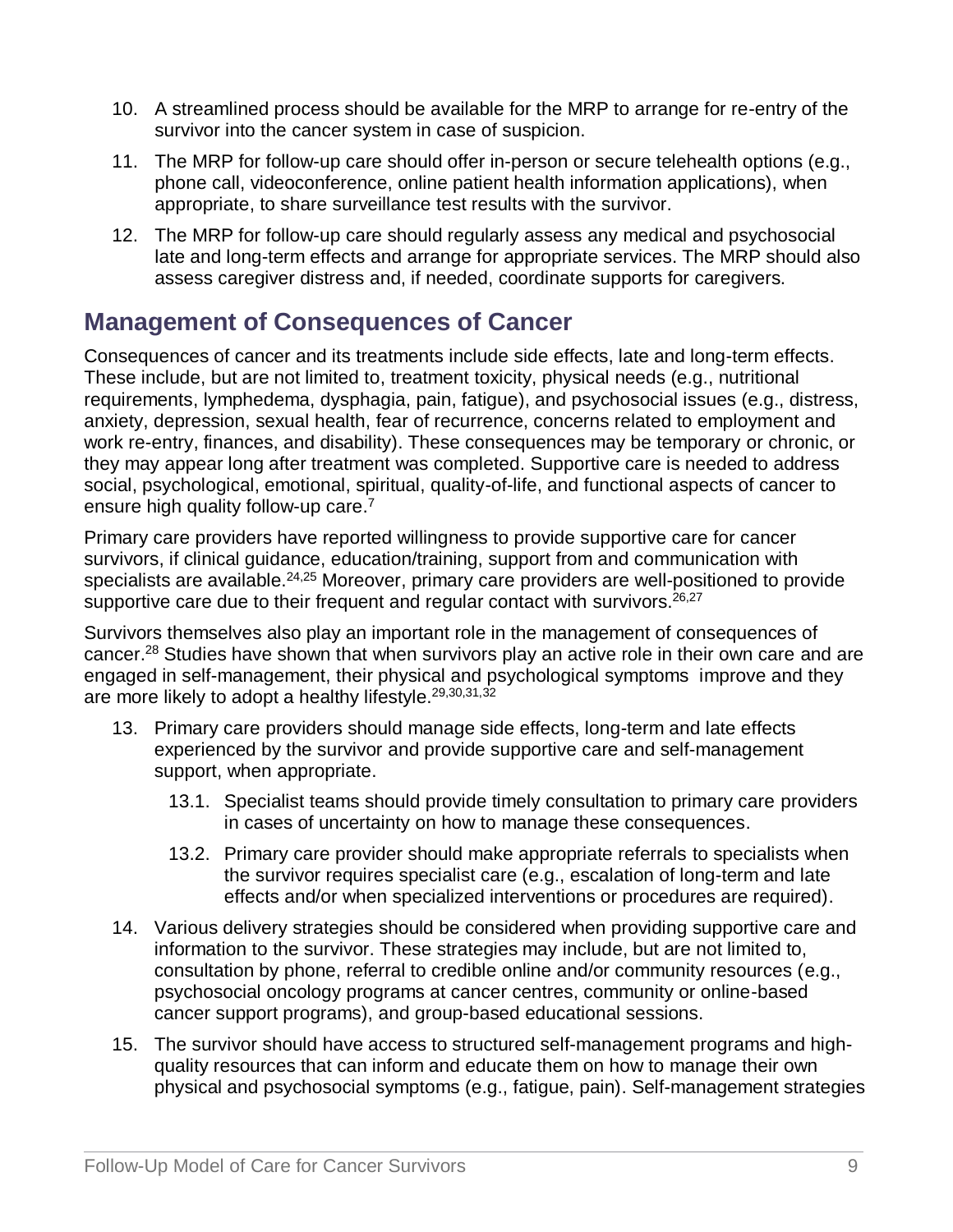should be discussed with the survivor prior to completion of the treatment and during their follow-up visits.

### <span id="page-9-0"></span>**Prevention and Health Promotion**

Prevention and health promotion include activities that reduce the risk of late effects, recurrence, and new cancers (e.g., screening for new cancers) and improve the overall health of individuals (e.g., lifestyle counseling, smoking cessation, and immunization). There is consensus amongst survivors, primary care, and specialists that primary care should assume responsibility for general preventive health care and management of non-cancer-related health issues.<sup>33</sup> These activities are already performed by primary care as part of the day-to-day health management for all individuals, including cancer survivors.<sup>34</sup> Evidence suggests that primary care is effective in promoting healthy lifestyle<sup>35</sup> (e.g., smoking cessation,  $36,37$  reduction of alcohol consumption).<sup>38</sup> Therefore, primary care is well-suited to lead prevention and health promotion activities for cancer survivors.

16. Regardless of who the MRP is (i.e., primary care provider or a specialist), primary care provider should be responsible for activities related to health promotion and prevention of disease. Primary care provider should work with the survivor to adopt healthy lifestyle activities that are consistent with survivor's cultural values and practices.

# <span id="page-9-1"></span>**IMPLEMENTATION CONSIDERATIONS**

The Working Group has identified a number of general considerations and process improvement opportunities that could help support the implementation of these recommendations.

### <span id="page-9-2"></span>**Information Systems**

- Clearly defined communication channels should be established between specialist teams and primary care providers when consultation or re-referral is needed. Various telecommunication solutions (e.g., eConsults, integrated electronic health records, hotline for rapid access to specialist team) should be considered to enable effective and timely communication between providers.
- The follow-up care plan should be prepared and delivered in a format that can be uploaded directly into primary care provider's electronic medical record system, where possible, to improve its use by primary care providers.
- Mechanisms should be in place to identify survivors and ensure that they receive necessary care by the most appropriate provider. An example is the use of a 'flag' in the hospital information system that signals a patient has completed their active treatment and is ready for routine follow-up care.
- Consideration should be given to leveraging the organized processes and infrastructure (e.g., communication channels) in existing provincial programs (e.g., Ontario Breast Screening Program) to ensure that eligible survivors receive appropriate surveillance tests in a timely manner.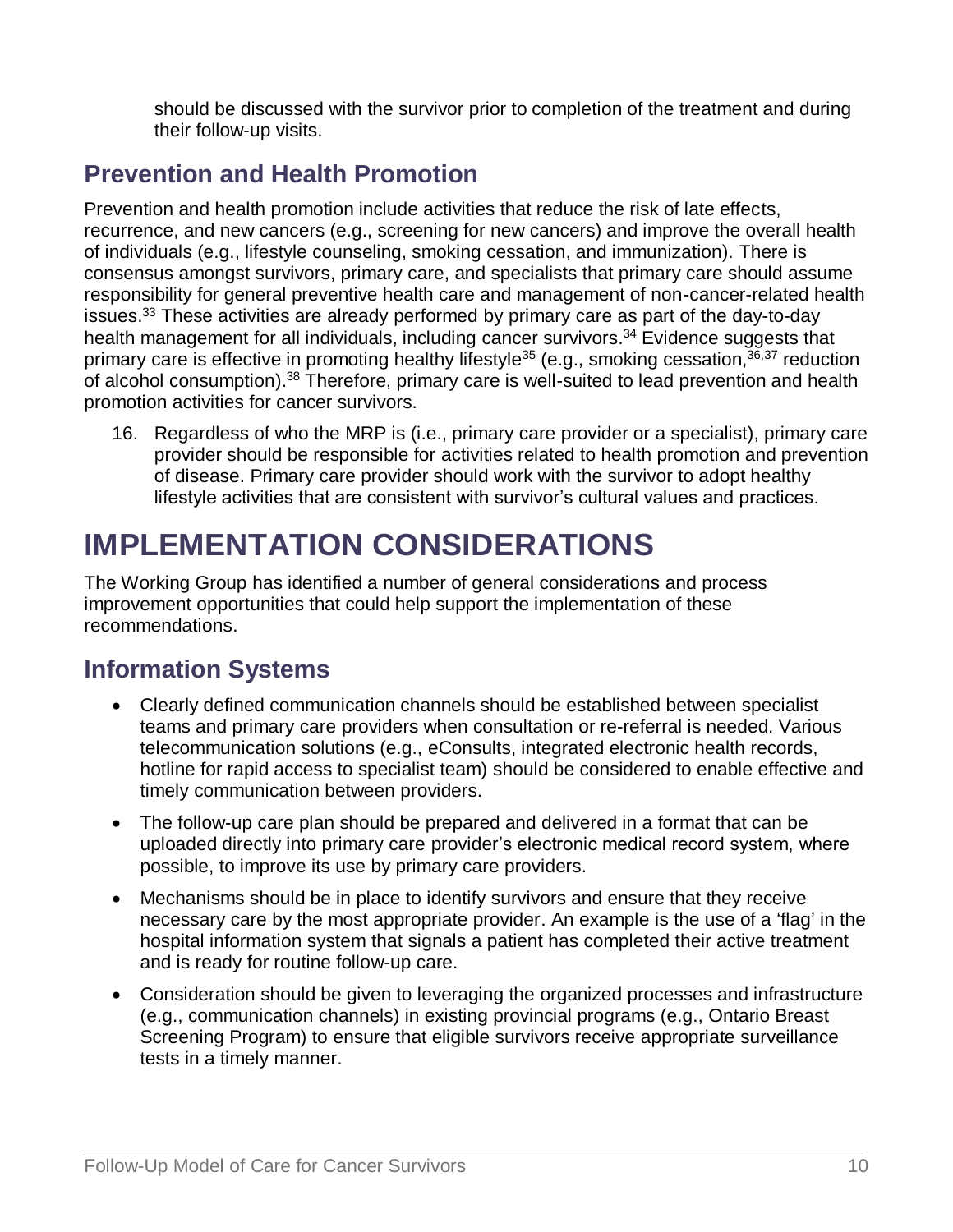Cancer Care Ontario should consider capturing surveillance tests for survivors in the Screening Activity Report in order to monitor the concordance of surveillance activities with clinical guidance.

#### <span id="page-10-0"></span>**Access to Services**

- Primary care providers have expressed concerns that they cannot order (e.g., when the primary care provider is an NP) and/or do not have timely access to diagnostic/surveillance tests (e.g., computerized tomography (CT) scan and colonoscopy). Efforts should be made to ensure that the orders for these tests are appropriately prioritized, and that the results are received by primary care providers in a timely manner. The use of an automated booking system for ordering routine tests should be considered.
- Availability of specialized psychosocial oncology providers and symptom management services vary across the province. Efforts should be made to ensure that awareness of and access to existing services is improved, and additional capacity is built to address unmet needs across the province.
- Healthcare providers should consider referring survivors to or adapting from existing evidence-based chronic disease management programs (e.g., Better Choices, Better Health®) to support individuals in self-managing their conditions.
- Not having a primary care provider is a major barrier to implementing these recommendations. RCPs should consider working with existing programs and services  $(e.q.,$  Health Care Connect<sup>39</sup>) and survivors to identify a primary care provider as needed.

### <span id="page-10-1"></span>**Training and Education**

- To increase primary care providers' ability and levels of comfort to offer follow-up care to survivors, existing continuing professional development programs on survivorship should be promoted. Online modules should be considered as they are more accessible to these providers.
- Curricula for trainees (e.g., physicians, nurses) should reflect this paradigm shift in follow-up care for survivors.

### <span id="page-10-2"></span>**Communication**

- During treatment planning, cancer centres should consider using standard communication to inform survivors and primary care providers about possible scenarios of follow-up care.
- Standard templates should be used to create the treatment summary and the individualized plan of care for follow-up. In addition, as many data elements (e.g., demographic, treatment information) as possible should be auto-populated from hospital information systems into the template to reduce burden on specialist teams when preparing these documents.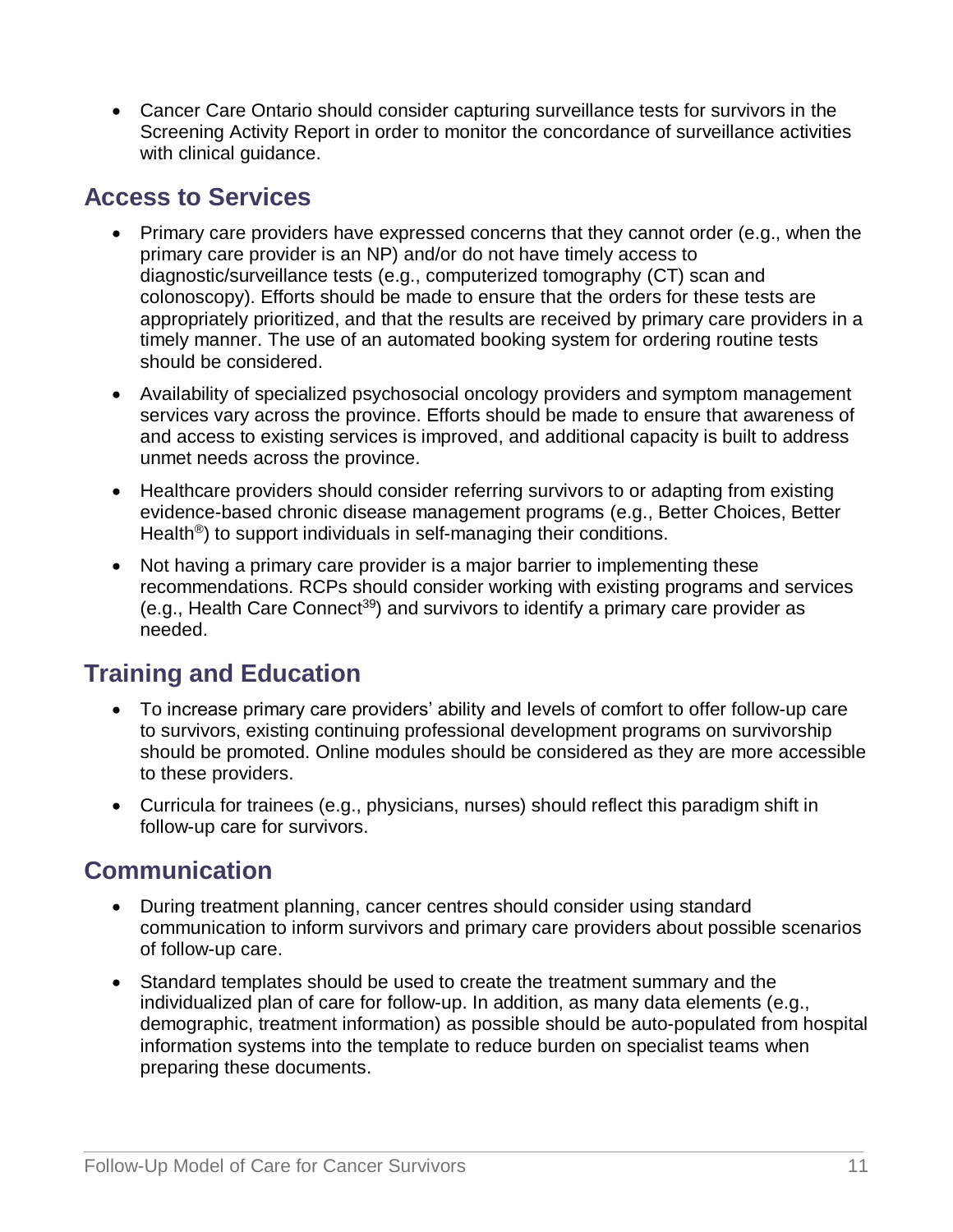### <span id="page-11-0"></span>**Funding**

 Funding mechanisms should support the implementation of the recommended model of follow-up care. An Ontario Health Insurance Plan (OHIP) billing code specific to followup care for in-person and telephone/telehealth/virtual visits should be introduced. In addition, the recommended follow-up model of care should be reflected in the relevant Quality Based Procedures (e.g., systemic, radiation treatment).

# <span id="page-11-1"></span>**NEXT STEPS**

These recommendations will act as a guiding document as Cancer Care Ontario works with various stakeholders to implement changes across the province over the next few years. Given the breadth and the scope of the recommendations, a phased approach will be used for their implementation. Specifically, some recommendations will be implemented in the short term, while others may require more significant organizational changes and additional supports at the primary care, hospital, regional, and system levels.

- Initial implementation efforts will be focused on the breast and colorectal disease site groups at the RCC level. Over time, the intention is to expand to other disease site groups and other facilities in the RCPs.
- Cancer Care Ontario will work with the RCCs to facilitate the prioritization of recommendations that will be implemented in their local context and to determine how to support the implementation of the recommendations at a provincial level.
- Simultaneously, Cancer Care Ontario will work with primary care stakeholders to better understand and support the planning and implementation of the recommendations at the community level.
- Throughout the phased implementation process, Cancer Care Ontario will continue to work with key stakeholders to pursue system-level changes such as:
	- o Making recommendations for changes to OHIP billing codes;
	- o Developing tools and resources to supplement and support the implementation of the recommendations; and,
	- o Building a robust provincial measurement strategy to enable data-driven improvements to follow-up care delivery in Ontario. This will include developing indicators to understand patterns of follow-up care (including intensity and setting of this care) to monitor concordance with guideline-recommended follow-up care, and to measure the impact on patients, providers, and the healthcare system.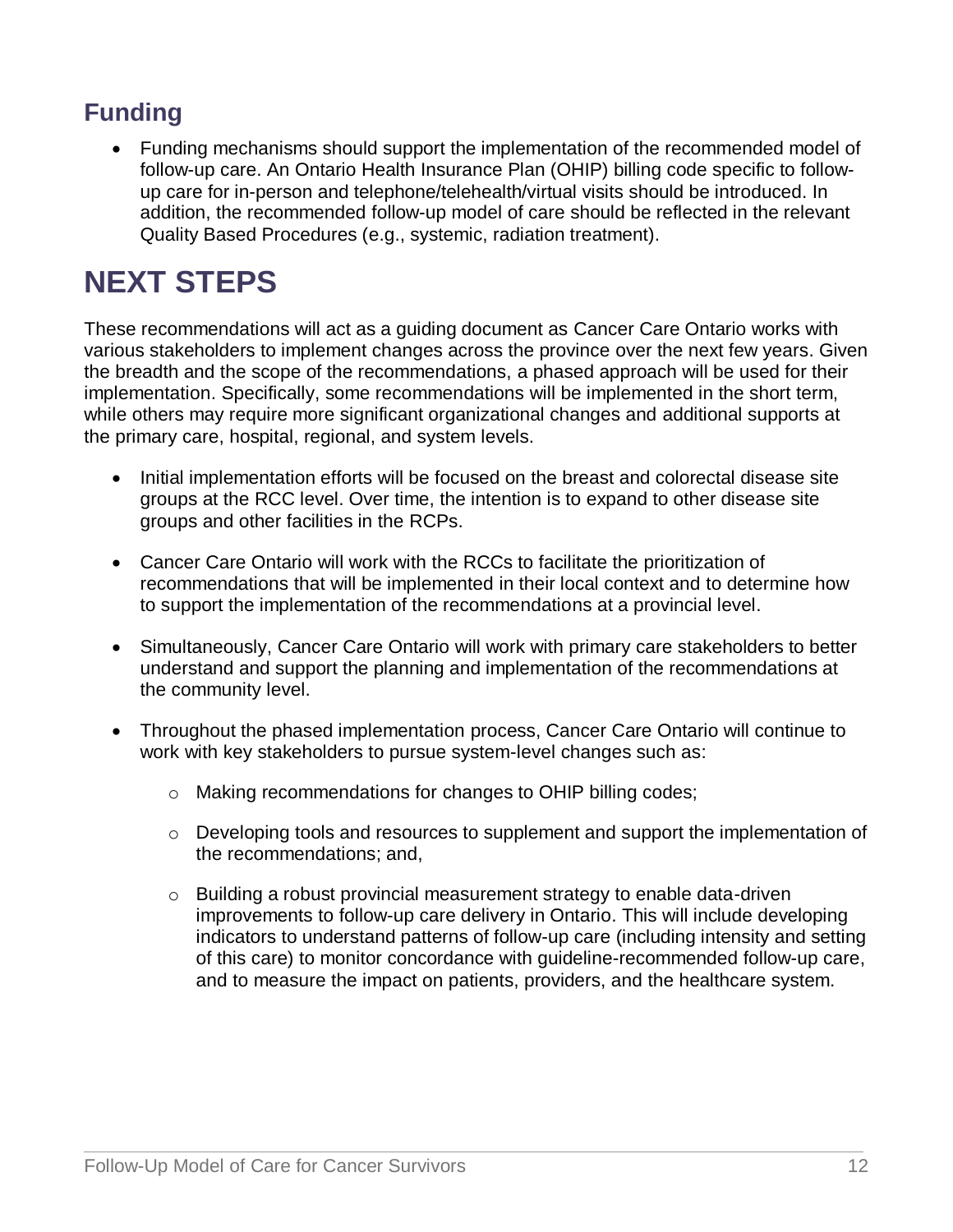# <span id="page-12-0"></span>**GLOSSARY**

<span id="page-12-3"></span><span id="page-12-2"></span><span id="page-12-1"></span>

| <b>Term</b>                  | <b>Definition</b>                                                                                                                                                                                                                                                                                                                                                                                                                                                                                                                                                                                                                                                                              |
|------------------------------|------------------------------------------------------------------------------------------------------------------------------------------------------------------------------------------------------------------------------------------------------------------------------------------------------------------------------------------------------------------------------------------------------------------------------------------------------------------------------------------------------------------------------------------------------------------------------------------------------------------------------------------------------------------------------------------------|
| Late effects                 | Side effects of cancer treatment that appear months or years after<br>treatment has ended. These can include physical and mental issues<br>and second cancers. <sup>7</sup>                                                                                                                                                                                                                                                                                                                                                                                                                                                                                                                    |
| Long-term effects            | Any side effects or complications from treatment that begin during<br>treatment and continue beyond the end of treatment. Also known as<br>persistent effects. <sup>7</sup>                                                                                                                                                                                                                                                                                                                                                                                                                                                                                                                    |
| Most responsible<br>provider | The provider (or care team) "who has overall responsibility for directing<br>and coordinating the care and management of an individual patient at a<br>specific point in time". <sup>40</sup>                                                                                                                                                                                                                                                                                                                                                                                                                                                                                                  |
| Recurrence                   | Cancer that has returned after a period of time during which the cancer<br>could not be detected. The cancer may come back to the same place as<br>the original (primary) tumor or to another place in the body. <sup>7</sup>                                                                                                                                                                                                                                                                                                                                                                                                                                                                  |
| Re-referral                  | The process in which a primary care provider refers a survivor back to<br>the same specialist who has previously provided care.                                                                                                                                                                                                                                                                                                                                                                                                                                                                                                                                                                |
| Supportive care              | A specialty in cancer care concerned with understanding and treating<br>the social, psychological, emotional, spiritual, quality-of-life, and<br>functional aspects of cancer, from prevention through bereavement. It is<br>a whole-person approach to cancer care that addresses a range of very<br>human needs that can improve quality of life for people affected by<br>cancer. <sup>41</sup>                                                                                                                                                                                                                                                                                             |
| Self-management              | Self-management in cancer is what a person does, in collaboration with<br>their health care team to manage the symptoms, medical regimens,<br>treatment side-effects, physical changes, psychosocial consequences,<br>and lifestyle changes following a cancer diagnosis and/or treatment. It<br>includes self-management activities and behaviours aimed to prevent or<br>reduce health risks and optimize health and quality of life. <sup>42,43,44</sup>                                                                                                                                                                                                                                    |
| Self-management<br>support   | Self-management support involves a collaborative relationship between<br>patients and healthcare providers to identify the need for education and<br>supportive interventions. The identification of patient needs includes:<br>regular assessment of progress and problems, problem-solving support,<br>goal setting and action planning. The aim of self-management support<br>is to enhance patient skills and confidence in managing their health and<br>well-being. Self-management support is underpinned by effective<br>communication skills of health care providers and is augmented by<br>patient education resources and tools that reinforce learning and<br>behaviours. 42,43,44 |
| Survivorship                 | Phase of the cancer continuum following diagnosis and treatment, prior<br>to recurrence of subsequent cancers or death. <sup>7</sup>                                                                                                                                                                                                                                                                                                                                                                                                                                                                                                                                                           |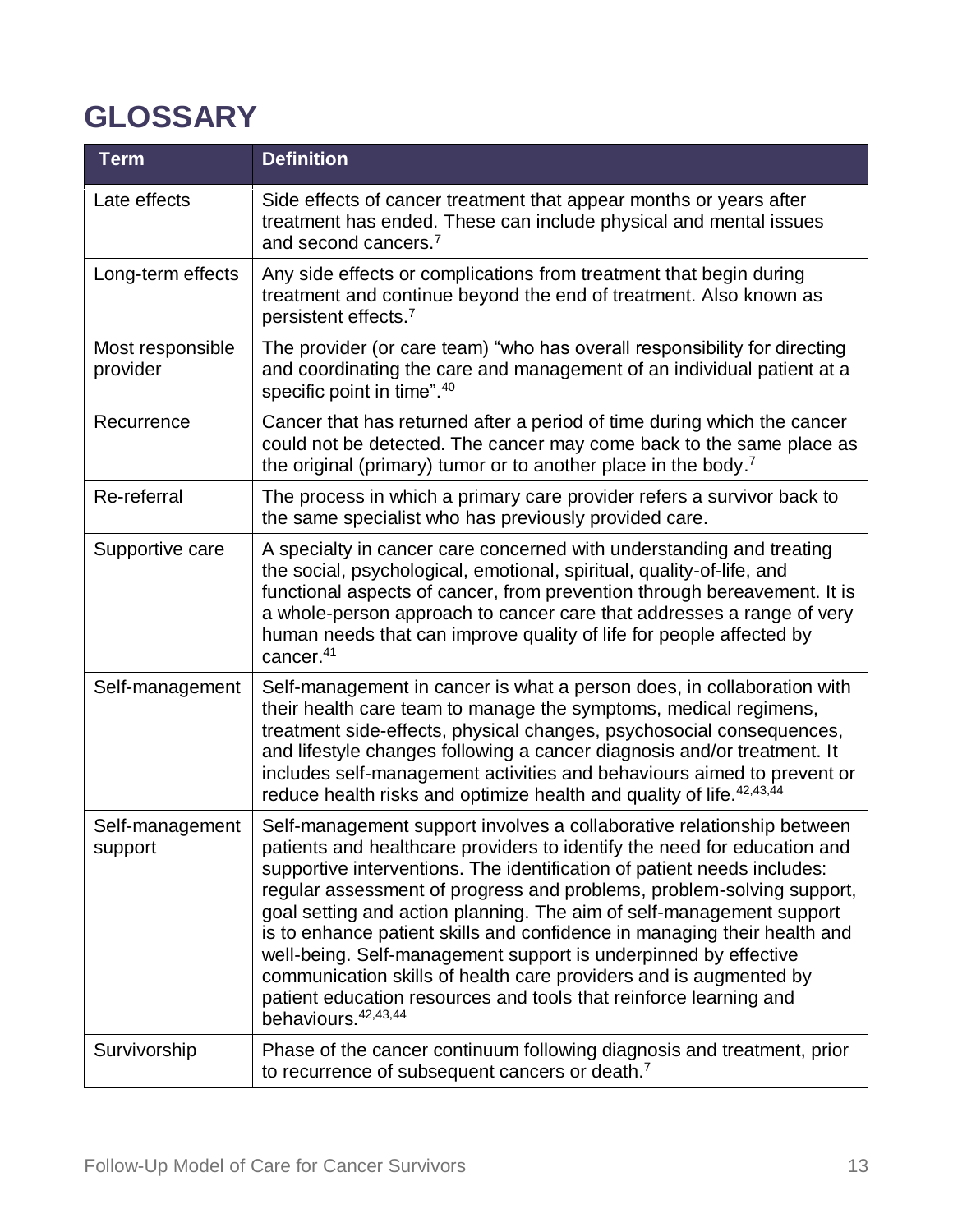| Term       | <b>Definition</b>                                                                                                                                                                               |
|------------|-------------------------------------------------------------------------------------------------------------------------------------------------------------------------------------------------|
| Telehealth | The delivery of services by healthcare organizations using information<br>and communications technology solutions when the clinician and patient<br>are not in the same location. <sup>45</sup> |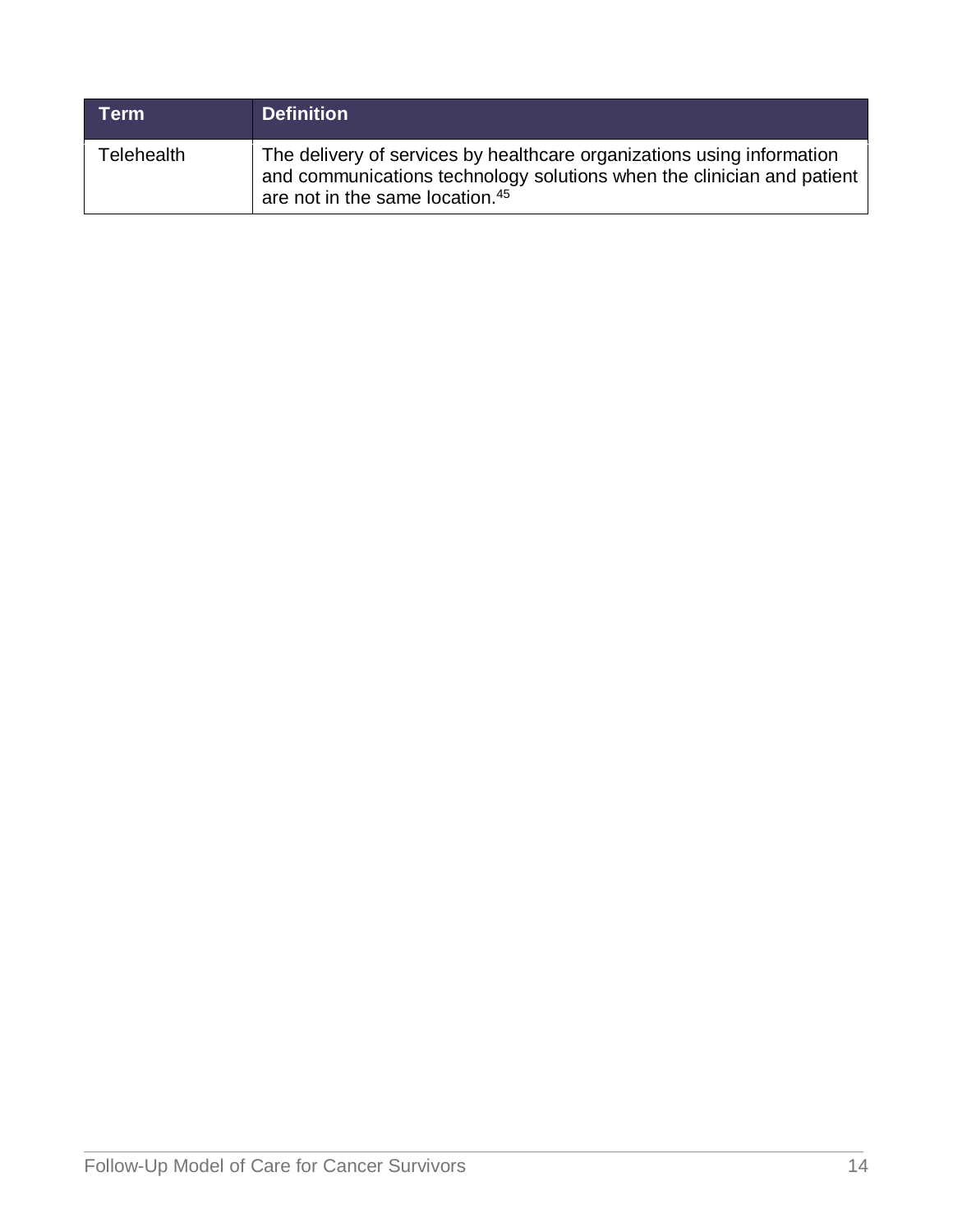# **REFERENCE**

- <sup>1</sup> Canadian Cancer Advisory Committee on Cancer Statistics. Canadian Cancer Statistics 2017 [Internet]. Toronto: Canadian Cancer Society; 2017 [cited 2017 Nov 2]. Available from:<http://www.cancer.ca/Canadian-CancerStatistics-2017-EN.pdf>
- 2 Sussman J, Souter LH, Grunfeld E, Howell D, Gage C, Keller-Olaman S, et al. Models of care for cancer survivorship [Internet]. Toronto: Cancer Care Ontario; 2017 March [cited 2018 Jan 3]. Available at: <https://www.cancercareontario.ca/en/guidelines-advice/types-of-cancer/246>
- 3 Sussman J, McBride M, Sisler J, Kim G, Game L, Ozokwelu E, et al. Assessment of re-entry support mechanisms during survivorship care transitions. Poster session presented at: Health Quality Transformation Presents: Quality Matters 2016; 2016 Oct 20; Toronto.
- 4 Mittmann N, Beglaryan H, Liu N, Seung SJ, Rahman F, Gilbert J, et al. Evaluating the impact of survivorship models on health system resources and costs. J Clin Onc. 2018 Mar;36(7\_suppl):1-1. DOI: 10.1200/JCO.2018.36.7\_suppl.1
- 5 Brouwers MC, Vukmirovic M, Tomasone JR, Grunfeld E, Urquhart R, O'Brien M, et al. Documenting coordination of cancer care between primary care providers and oncology specialists in Canada. Can Fam Physician. 2016 Oct;62(10):e616-e625.
- 6 Trebble TM, Hansi N, Hydes T, Smith MA, Baker M. Process mapping the patient journey: an introduction [Internet]. BMJ. 2010 [cited 2018 Dec 21];341:c4078. Available from:<https://www.bmj.com/content/341/bmj.c4078>
- <sup>7</sup> Institute of Medicine and National Research Council. From cancer patient to cancer survivor: lost in transition [Internet]. Washington (DC): The National Academies Press; 2006 [cited 2017 Dec 12]. Available from: <https://www.nap.edu/catalog/11468/from-cancer-patient-to-cancer-survivor-lost-in-transition>
- <sup>8</sup> University of Ottawa [Internet]. Ottawa (ON): University of Ottawa; 2017 Feb 10 [cited 2017 Nov 30]. Primary care: definitions and historical developments; [about 6 screens]. Available from: [http://www.med.uottawa.ca/sim/data/Primary\\_Care.htm](http://www.med.uottawa.ca/sim/data/Primary_Care.htm)
- 9 The College of Family Physicians of Canada. Family medicine professional profile [Internet]. Mississauga (ON): The College; 2018 [cited 2019 Feb 6]. Available from: [https://www.cfpc.ca/uploadedFiles/About\\_Us/FM-Professional-Profile.pdf](https://www.cfpc.ca/uploadedFiles/About_Us/FM-Professional-Profile.pdf)
- <sup>10</sup> National Cancer Institute [Internet]. Bethesda (MD); The Institute; 2016 Sept [cited 2017 Nov 30]. NCI Dictionary of Cancer Terms; [about 1 screen]. Available from:<https://www.cancer.gov/publications/dictionaries/cancer-terms?cdrid=478785>
- <sup>11</sup> Canadian Medical Protective Association [Internet]. Ottawa (ON): The Association; 2016 Jun [cited 2018 Dec 21]. Who is the most responsible physician? Check your knowledge; [about 1 screen]. Available from: [https://www.cmpa](https://www.cmpa-acpm.ca/en/advice-publications/cmpa-perspective/2016/who-is-the-most-responsible-physician-check-your-knowledge)[acpm.ca/en/advice-publications/cmpa-perspective/2016/who-is-the-most-responsible-physician-check-your-knowledge](https://www.cmpa-acpm.ca/en/advice-publications/cmpa-perspective/2016/who-is-the-most-responsible-physician-check-your-knowledge)
- <sup>12</sup> Health Quality Ontario's System Quality Advisory Committee. Quality matters: realizing excellent care for all [Internet]. Toronto: Queen's Printer for Ontario; 2017. Available from[: http://www.hqontario.ca/Portals/0/documents/health](http://www.hqontario.ca/Portals/0/documents/health-quality/realizing-excellent-care-for-all-1704-en.pdf)[quality/realizing-excellent-care-for-all-1704-en.pdf](http://www.hqontario.ca/Portals/0/documents/health-quality/realizing-excellent-care-for-all-1704-en.pdf)
- <sup>13</sup> McCabe MS, Bhatia S, Oeffinger KC, Reaman GH, Tyne C, Wollins DS, et al. American Society of Clinical Oncology statement: achieving high-quality cancer survivorship care. J Clin Oncol. 2013 Feb;31(5):631-640 DOI: 10.1200/JCO.2012.46.6854
- <sup>14</sup> President's Cancer Panel. Improving cancer-related outcomes with connected health: a report to the President of the United States from the President's Cancer Panel [Internet]. Bethesda (MD): The Panel; 2016 Nov [cited 2017 Dec 12]. Available from: [https://prescancerpanel.cancer.gov/report/connectedhealth/pdf/PresCancerPanel\\_ConnHealth\\_Nov2016.pdf](https://prescancerpanel.cancer.gov/report/connectedhealth/pdf/PresCancerPanel_ConnHealth_Nov2016.pdf)
- <sup>15</sup> Nekhlyudov L, O'Malley DM, Hudson SV. Integrating primary care providers in the care of cancer survivors: gaps in evidence and future opportunities. Lancet Onc. 2017 Jan;18(1):e30-8 DOI: 10.1016/S1470-2045(16)30570-8
- <sup>16</sup> Grunfeld E, Levine MN, Julian JA, Coyle D, Szechtman B, Mirsky D, et al. Randomized trial of long-term follow-up for earlystage breast cancer: a comparison of family physician versus specialist care. J Clin Oncol. 2006 Feb;24(6):848-55 DOI: 10.1200/JCO.2005.03.2235
- <sup>17</sup> Donohue SM, Sesto ME, Hahn DL, Buhr KA, Jacobs EA, Sosman JM, et al. Evaluating primary care providers' views on survivorship care plans generated by an electronic health record system. J Onc Pract. 2015 May;11(3):e329-e335 DOI: 10.1200/JOP.2014.003335
- <sup>18</sup> Cancer.Net Editorial Board [Internet]. Alexandria (VA): American Society of Clinical Oncology; 2015 Sept [cited 2017 Nov 7]. The importance of follow-up care; [about 6 screens]. Available from: [https://www.cancer.net/survivorship/follow-care-after](https://www.cancer.net/survivorship/follow-care-after-cancer-treatment/importance-follow-care)[cancer-treatment/importance-follow-care](https://www.cancer.net/survivorship/follow-care-after-cancer-treatment/importance-follow-care)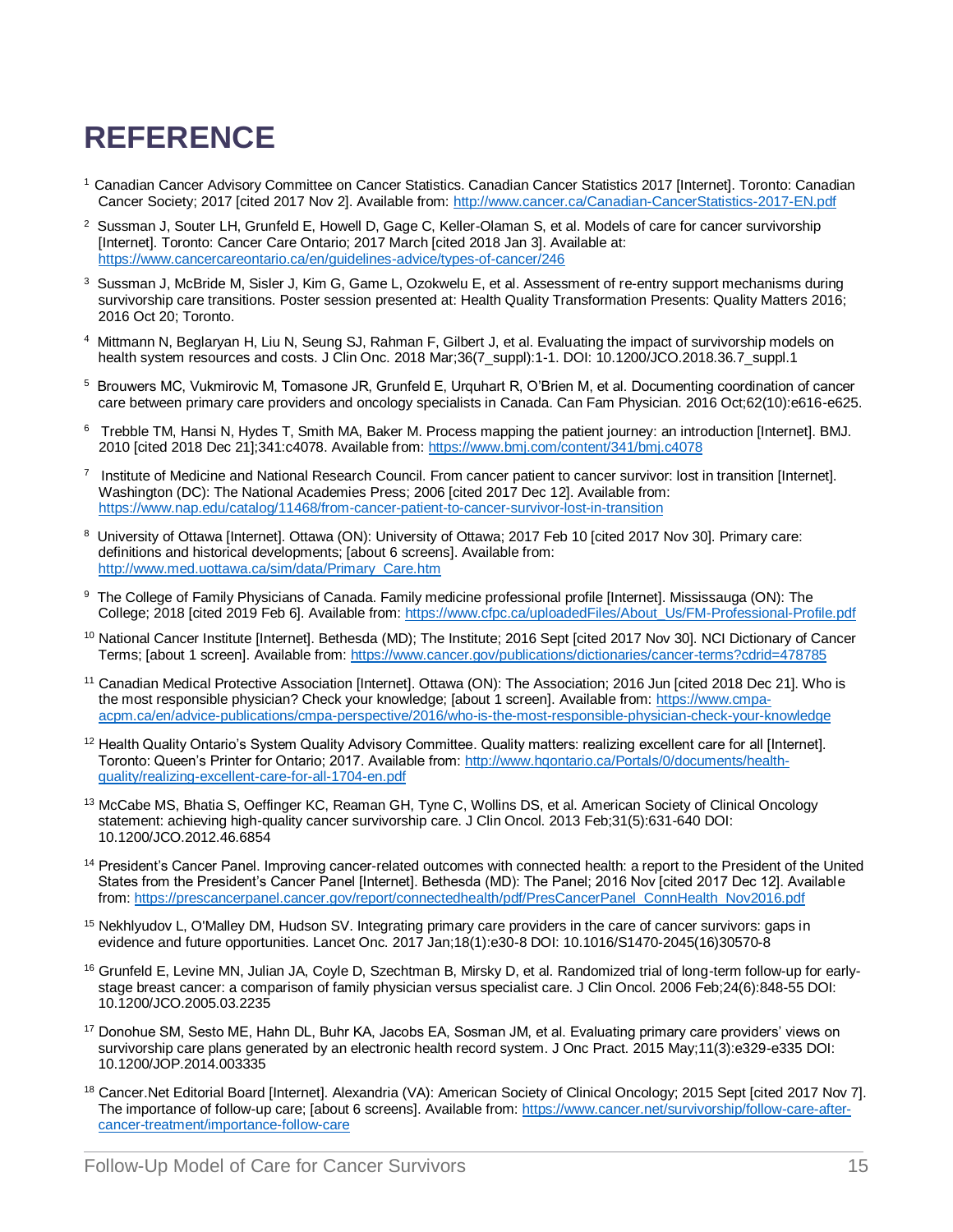- <sup>19</sup> Grunfeld E, Mant D, Yudkin P, Adewuyi-Dalton R, Cole D, Stewart J, et al. Routine follow up of breast cancer in primary care: randomised trial. BMJ. 1996 Sept;313(7058):665-9 DOI: 10.1136/bmj.313.7058.665
- <sup>20</sup> Grunfeld E, Levine MN, Julian JA, Coyle D, Szechtman B, Mirsky D, et al. Randomized trial of long-term follow-up for earlystage breast cancer: a comparison of family physician versus specialist care. J Clin Oncol. 2006 Feb;24(6):848-55 DOI: 10.1200/JCO.2005.03.2235
- <sup>21</sup> Wattchow DA, Weller DP, Esterman A, Pilotto LS, McGorm K, Hammett Z, et al. General practice vs surgical-based followup for patients with colon cancer: randomised controlled trial. Br J Cancer. 2006 Apr;94(8):1116-21 DOI: 10.1038/sj.bjc.6603052
- <sup>22</sup> Helgesen F, Andersson SO, Gustafsson O, Varenhorst E, Goben B, Carnock S, et al. Follow-up of prostate cancer patients by on demand contacts with a specialist nurse: a randomized study. Scand J Urol Nephrol. 2000 Feb;34(1):55-61 DOI: 10.1080/003655900750016904
- <sup>23</sup> Murchie P, Nicolson MC, Hannaford PC, Raja EA, Lee AJ, and Campbell NC. Patient satisfaction with GP-led melanoma follow-up: a randomised controlled trial. Br J Cancer. 2010 May;102(10):1447-1455 DOI: 10.1038/sj.bjc.6605638
- <sup>24</sup> Easlev J. Miedema B. O'Brien MA, Carroll J. Manca D, Webster F, et al. The role of family physicians in cancer care: perspectives of primary and specialty care providers. Curr Onc. 2017 Apr;24(2):75-80 DOI: 10.3747/co.24.3447
- <sup>25</sup> Del Giudice ME, Grunfeld E, Harvey BJ, Piliotis E, Verma S. Primary care physicians' views of routine follow-up care of cancer survivors. J Clin Oncol. 2009 Apr 20;27(20):3338-3345 DOI: 10.1200/JCO.2008.20.4883
- <sup>26</sup> Khan NF, Watson E, Rose PW. Primary care consultation behaviours of long-term, adult survivors of cancer in the UK. Br J Gen Pract. 2011 Mar;61(584):197-199 DOI: 10.3399/bjgp11X561195
- <sup>27</sup> Andersen BL, DeRubeis RJ, Berman BS, Gruman J, Champion VL, Massie MJ, et al. Screening, assessment, and care of anxiety and depressive symptoms in adults with cancer: an American Society of Clinical Oncology guideline adaptation. J Clin Oncol. 2014 May; 32(15):1605-1619 DOI: 10.1200/JCO.2013.52.4611
- <sup>28</sup> McCorkle R, Ercolano E, Lazenby M, Schulman-Green D, Schilling LS, Lorig K, et al. Self-management: enabling and empowering patients living with cancer as a chronic illness. CA Cancer J Clin. 2011 Jan;61(1):50-62 DOI: 10.3322/caac.20093
- <sup>29</sup> Stanton AL, Ganz PA, Kwan L, Meyerowitz BE, Bower JE, Krupnick JL, et al. Outcomes from the Moving Beyond Cancer psychoeducational, randomized, controlled trial with breast cancer patients. J Clin Oncol. 2005 Sept;23(25):6009-6018 DOI: 0.1200/JCO.2005.09.101
- <sup>30</sup> Ganz PA, Kwan L, Stanton AL, Krupnick JL, Rowland JH, Meyerowitz BE, et al. Quality of life at the end of primary treatment of breast cancer: first results from the moving beyond cancer randomized trial. J Natl Cancer Inst. 2004 Mar;96(5):376-387 DOI: 10.1093/jnci/djh060
- <sup>31</sup> Damush TM, Perkins A, Miller K. The implementation of an oncologist referred, exercise self-management program for older breast cancer survivors. Psychooncology. 2006 Oct;15(10):884-890 DOI: 10.1002/pon.1020
- 32 Salvatore AL, Ahn S, Jiang L, Lorig K, Ory MG. National study of chronic disease self-management: 6-month and 12-month findings among cancer survivors and non-cancer survivors. Psychooncology. 2015 Dec 1;24(12):1714-22 DOI: 10.1002/pon.3783
- 33 Cheung WY, Neville BA, Cameron DB, Cook EF, and Earle CC. Comparisons of patient and physician expectations for cancer survivorship care. J Clin Oncol. 2009 Mar;27(15):2489– 2495 DOI: 10.1200/JCO.2008.20.3232
- <sup>34</sup> Canadian Medical Association [Internet]. Ottawa (ON); The Association; 2016 Nov [cited 2017 Dec 5]. Family medicine profile; [about 20 pages]. Available from[: https://www.cma.ca/Assets/assets-library/document/en/advocacy/profiles/family](https://www.cma.ca/Assets/assets-library/document/en/advocacy/profiles/family-e.pdf)[e.pdf](https://www.cma.ca/Assets/assets-library/document/en/advocacy/profiles/family-e.pdf)
- <sup>35</sup> Hulscher ME, Wensing M, van Der Weijden T, and Grol R. Interventions to implement prevention in primary care. Cochrane Database Syst Rev. 2001 Jan;1:CD000362 DOI: 10.1002/14651858.CD000362
- 36 Stead LF, Buitrago D, Preciado N, Sanchez G, Hartmann-Boyce J, and Lancaster T. Physician advice for smoking cessation. Cochrane Database Syst Rev. 2013 May;5:CD000165 DOI: 10.1002/14651858.CD000165.pub4
- 37 Papadakis S, McDonald P, Mullen KA, Reid R, Skulsky K, and Pipe A. Strategies to increase the delivery of smoking cessation treatments in primary care settings: a systematic review and meta-analysis. Prev Med. 2010 Sept-Oct;51(3- 4):199-213 DOI: 10.1016/j.ypmed.2010.06.007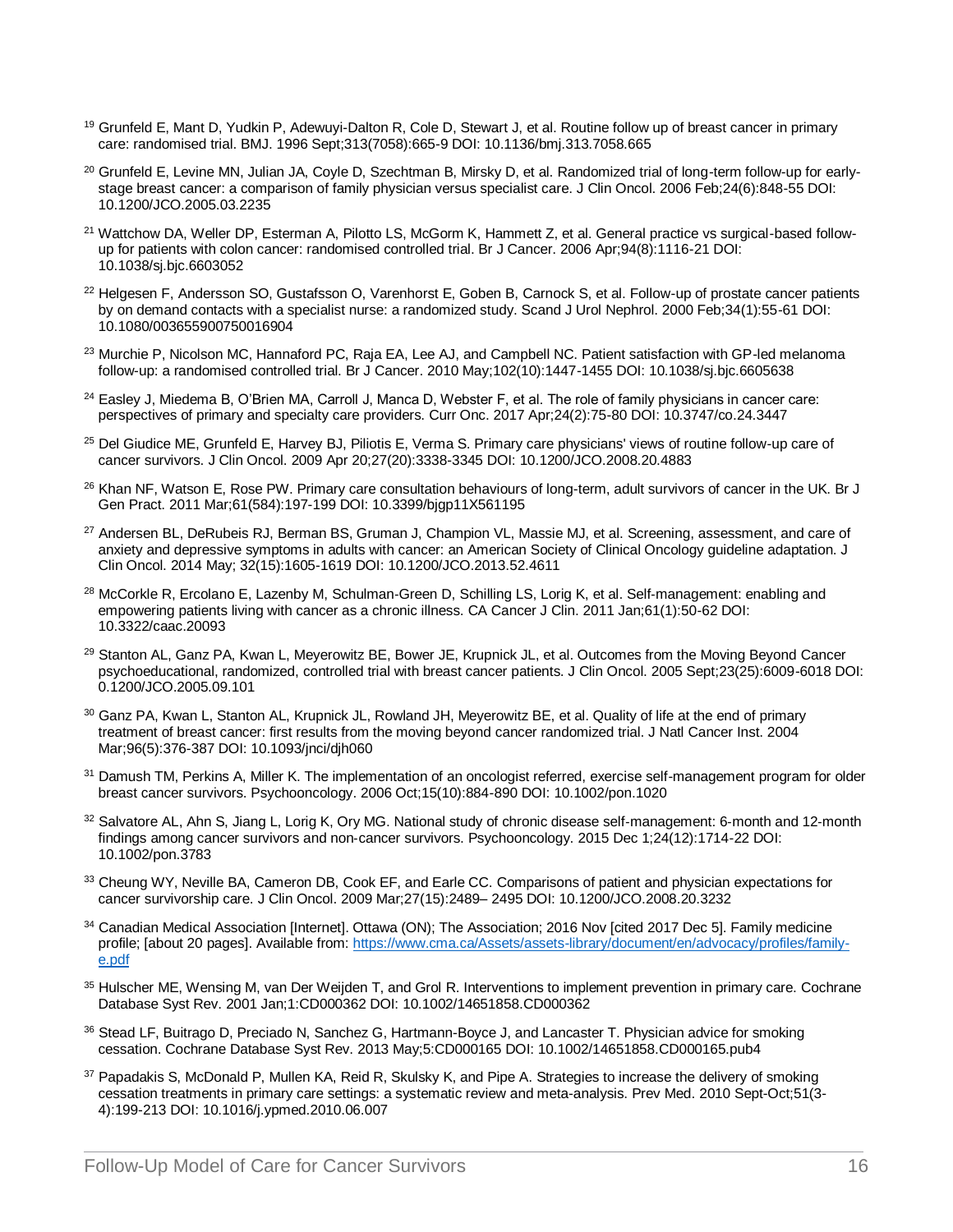- 38 Kaner EF, Dickinson HO, Beyer F, Pienaar E, Schlesinger C, Campbell F, et al. The effectiveness of brief alcohol interventions in primary care settings: a systematic review. Drug Alcohol Rev. 2009 May;28(3):301–323 DOI: 10.1111/j.1465-3362.2009.00071.x
- <sup>39</sup> Ontario Ministry of Health and Long-term Care [Internet]. Toronto: Queen's Printer for Ontario; 2017 Dec [cited 2017 Dec 7]. Health Care Connect; [about 2 screens]. Available from:<http://www.health.gov.on.ca/en/ms/healthcareconnect/pro/>
- <sup>40</sup> Canadian Medical Protective Association [Internet]. Ottawa (ON): The Association; 2012 Dec [cited 2017 Dec 7]. The most responsible physician: a key link in the coordination of care; [about 4 screens]. Available from[: https://www.cmpa](https://www.cmpa-acpm.ca/en/advice-publications/browse-articles/2012/the-most-responsible-physician-a-key-link-in-the-coordination-of-care)[acpm.ca/en/advice-publications/browse-articles/2012/the-most-responsible-physician-a-key-link-in-the-coordination-of-care](https://www.cmpa-acpm.ca/en/advice-publications/browse-articles/2012/the-most-responsible-physician-a-key-link-in-the-coordination-of-care)
- <sup>41</sup> Canadian Association of Psychosocial Oncology [Internet]. Toronto: The Association; 2010 [cited 2018 Feb 26]. Standards of psychosocial health services for persons with cancer and their families. Available from: [https://capo.ca/resources/Documents/3.11.%20Standards%20of%20Psychosocial%20Health%20Services%20for%20Perso](https://capo.ca/resources/Documents/3.11.%20Standards%20of%20Psychosocial%20Health%20Services%20for%20Persons%20with%20Cancer%20and%20their%20Families.pdf) [ns%20with%20Cancer%20and%20their%20Families.pdf](https://capo.ca/resources/Documents/3.11.%20Standards%20of%20Psychosocial%20Health%20Services%20for%20Persons%20with%20Cancer%20and%20their%20Families.pdf)
- <sup>42</sup> Bodenheimer T, Lorig K, Holman H, Grumbach K. Patient self-management of chronic disease in primary care. JAMA. 2002 Nov 20;288(19):2469-2475 DOI: 10.1001/jama.288.19.2469
- <sup>43</sup> Barlow J, Wright C, Sheasby J, Turner A, Hainsworth J. Self-management approaches for people with chronic conditions: a review. Patient Educ Couns. 2002 Oct-Nov;48(2):177-187 DOI: 10.1016/S0738-3991(02)00032-0
- <sup>44</sup> Lorig K, Halsted H. Self-management education: history, definition, outcomes and mechanisms. Ann Behav Med. 2003 Sept;26(1):1-7 DOI: 10.1207/S15324796ABM2601\_01
- <sup>45</sup> Canada Health Infoway. Telehealth benefits and adoption: connecting people and providers across Canada (summary) [Internet]. Toronto: The Organization; 2011 May 30 [cited 2018 Jan 4]. Available from: [https://www.infoway](https://www.infoway-inforoute.ca/en/component/edocman/334-telehealth-benefits-and-adoption-connecting-people-and-providers-summary/view-document?Itemid=0)[inforoute.ca/en/component/edocman/334-telehealth-benefits-and-adoption-connecting-people-and-providers-summary/view](https://www.infoway-inforoute.ca/en/component/edocman/334-telehealth-benefits-and-adoption-connecting-people-and-providers-summary/view-document?Itemid=0)[document?Itemid=0](https://www.infoway-inforoute.ca/en/component/edocman/334-telehealth-benefits-and-adoption-connecting-people-and-providers-summary/view-document?Itemid=0)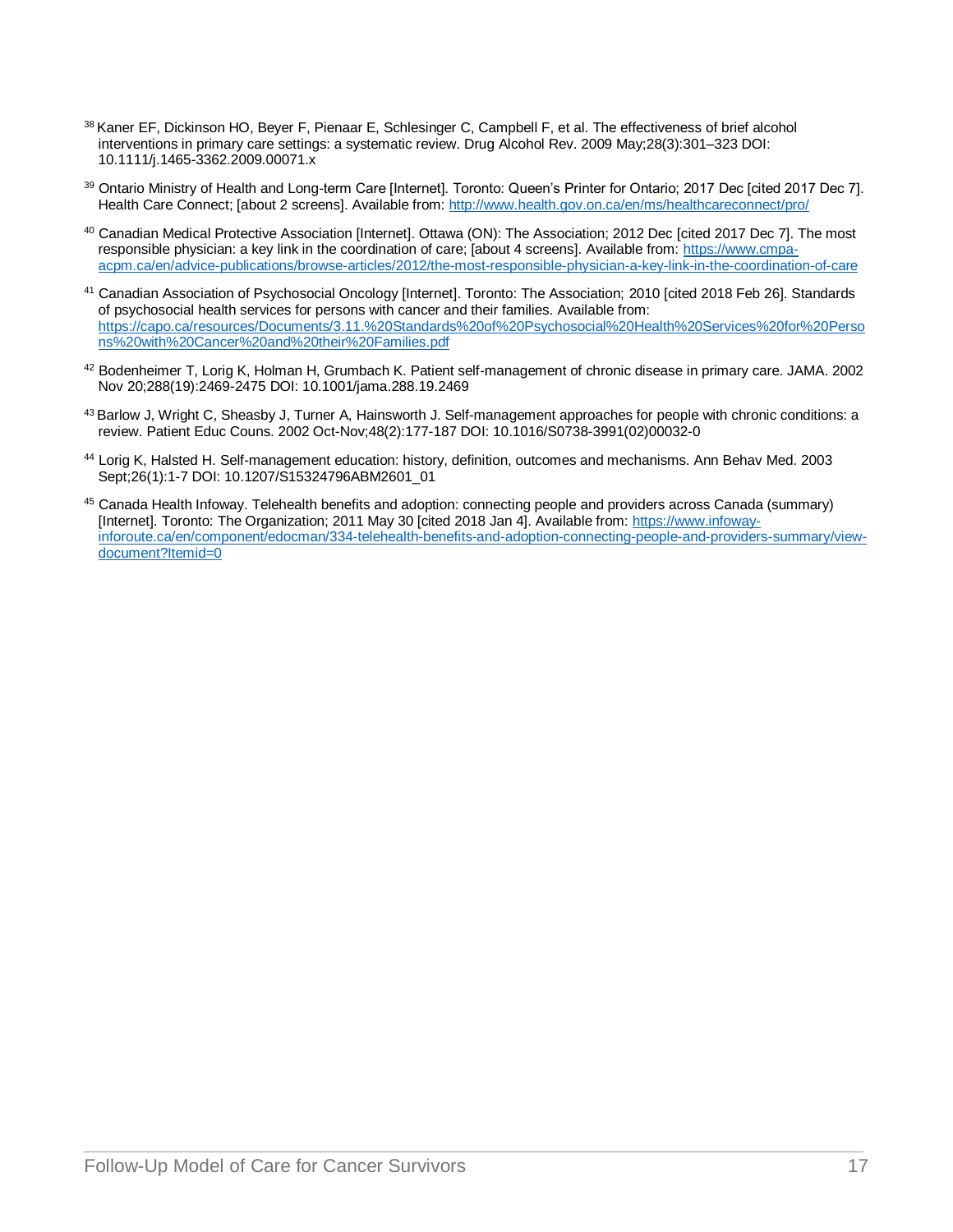## <span id="page-17-0"></span>**APPENDIX A: LIST OF RECOMMENDED DATA ELEMENTS FOR POST-TREATMENT FOLLOW-UP CARE PLANS**

Purpose: To improve and establish consistent knowledge exchange and communication practices between healthcare providers and patients at the end of treatment, the following table outlines the recommended set of clinical information required by primary care providers, at minimum, to be able to deliver high-quality follow-up care for cancer survivors who are transitioned back to primary care. These essential data elements were established using a multi-pronged approach which included a jurisdictional scan; phased engagements with Primary Care Physicians from across Ontario through focus groups and a modified-Delphi consensus process with Cancer Care Ontario's 14 Regional Primary Care Leads; and, input from Cancer Care Ontario's Patient and Family Advisory Council. Principles adopted to guide this multi-pronged approach aimed for the final essential data elements to be brief, concise, informative, timely, standardized, and available in electronic format.

| <b>Component</b>               | <b>Essential Minimum Clinical Information<sup>a</sup></b>                                                                    |
|--------------------------------|------------------------------------------------------------------------------------------------------------------------------|
| <b>Treatment Summary</b>       | Stage                                                                                                                        |
| <b>Treatment Summary</b>       | Location                                                                                                                     |
| <b>Treatment Summary</b>       | <b>Type of Cancer</b>                                                                                                        |
| <b>Treatment Summary</b>       | Cancer diagnosis date and age at diagnosis                                                                                   |
| <b>Treatment Summary</b>       | Past surgical oncology treatments and date(s) of treatment(s)                                                                |
| <b>Treatment Summary</b>       | Past non-surgical oncology treatment(s) (e.g., treatment used,<br>location on body and number of cycles)                     |
| <b>Treatment Summary</b>       | Names of cancer team (e.g. Radiation Oncologist, Surgeon, NP,<br>Navigator)                                                  |
| <b>Treatment Summary</b>       | Previously experienced treatment side effects/interactions                                                                   |
| <b>Treatment Summary</b>       | Transfer of responsibility verbiage and identification of ongoing<br>most responsible provider                               |
| <b>Treatment Summary</b>       | Reconciled medications list                                                                                                  |
| Individualized Plan of<br>Care | Follow-up care guidelines                                                                                                    |
| Individualized Plan of<br>Care | Contacts of whom primary care physician/patient can reach for<br>questions (e.g., Oncologist, Navigator, Cancer Centre etc.) |
| Individualized Plan of<br>Care | Common treatment side effects/interactions                                                                                   |

a Additional clinical information may be included to supplement the identified minimum clinical information at the discretion of the provider based on individual patient needs and local / regional context.

 $\overline{a}$